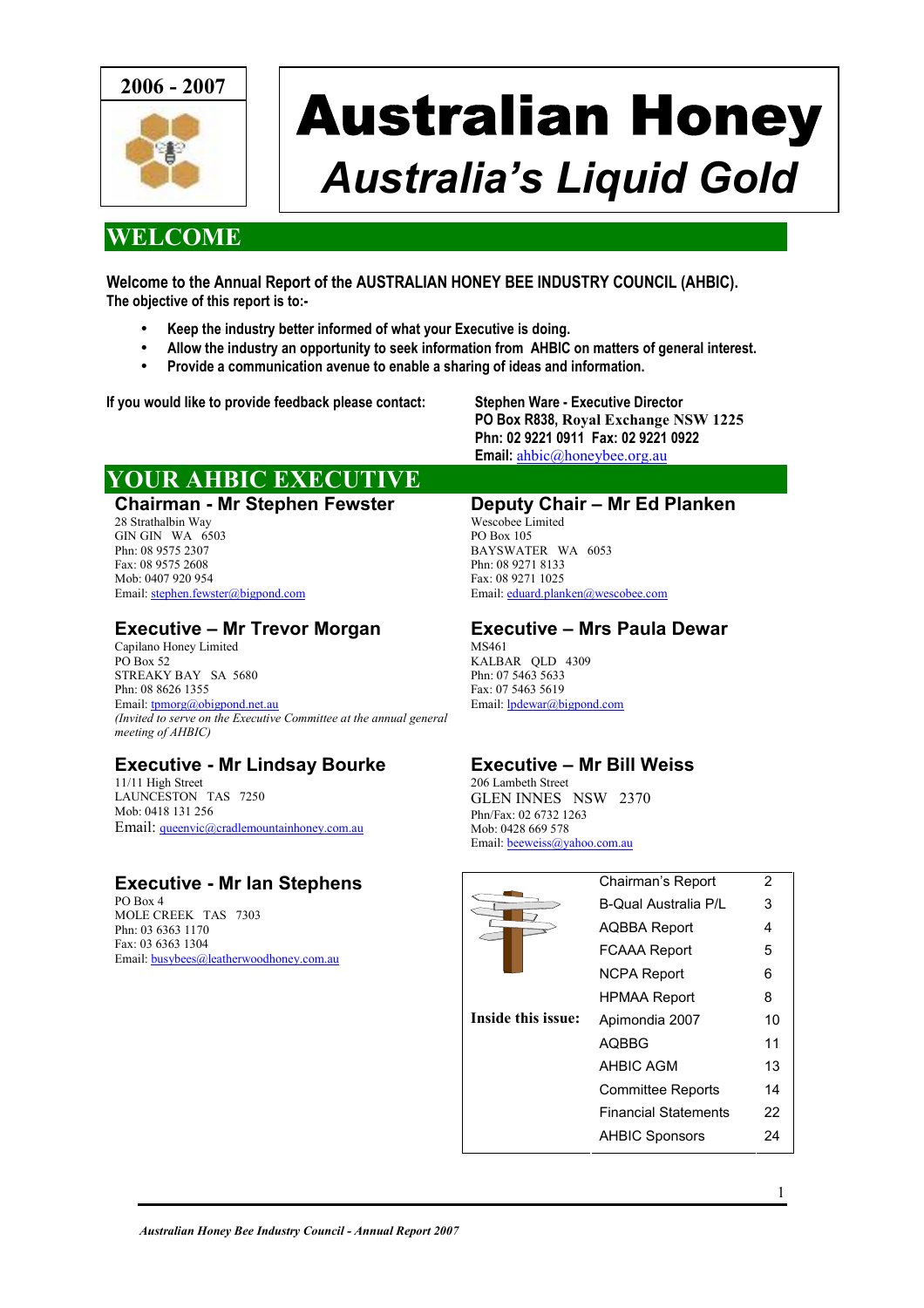## *CHAIRMAN'S REPORT*

Another year has passed with very low honey prices and most beekeepers have finished with an average year of honey production. This next year may be difficult with honey production expected to be down. I would like to thank all the financial contributors for their ongoing support. It is important that we continue this level of contributions to help represent industry on the many issues that are before us.

#### **Industry Partnership Programme**

The application for funds to develop a national code of conduct for access to apiary sites on public lands was successful. By now all States have had a meeting to develop a draft which will be presented at State conferences. This will be the first step in developing an Environmental Management System for the bee industry. Another application was lodged in March this year to the action partnerships grants, for development of course materials for our training programme. Education was one of the priorities that came out of the taking stock and setting directions paper.

#### **Marketing Advice**

The marketing plan has now been completed with some very interesting suggestions. Being such a small industry with limited funds it will be difficult to put in place some of these.

At the last executive meeting it was agreed to redevelop the AHBIC website. This will give a more professional image with links to other sites promoting our industry. It was also suggested we look at the idea of developing a marketing toolkit. The toolkit will help to ensure a positive, consistent and correct profile of the industry is used, which professionally promotes the industry to its best advantage. It was recommended that the quaint cottage industry style is left to the amateur honey producers.

#### **Animal Health Australia**

A review into the National Sentinel Hive Programme was held during the year. It is hoped that the recommendations from the workshop will be supported by all sectors. Beekeepers included in the programme may now receive some financial support for their participation.

Animal Health Australia has formally advised that a consultant has been appointed to review the emergency animal response agreement. AHBIC will continue in their efforts to have bee diseases/pests included in the agreement.

#### **Para dichlorobenzene (PDB)**

As most people would be aware the EU advised that PDB was detected in a Jelly bush and Manuka blend of honey coming from Australia.

Trace back of the contamination found that the Australian product originated from a now deceased beekeeper. Unfortunately his equipment had been sold to various beekeepers.

AHBIC has done some investigation to find that PDB was still being sold in some States for the use of Wax Moth control. AHBIC moved quickly to advise APVMA to have it removed from sale to beekeepers.

2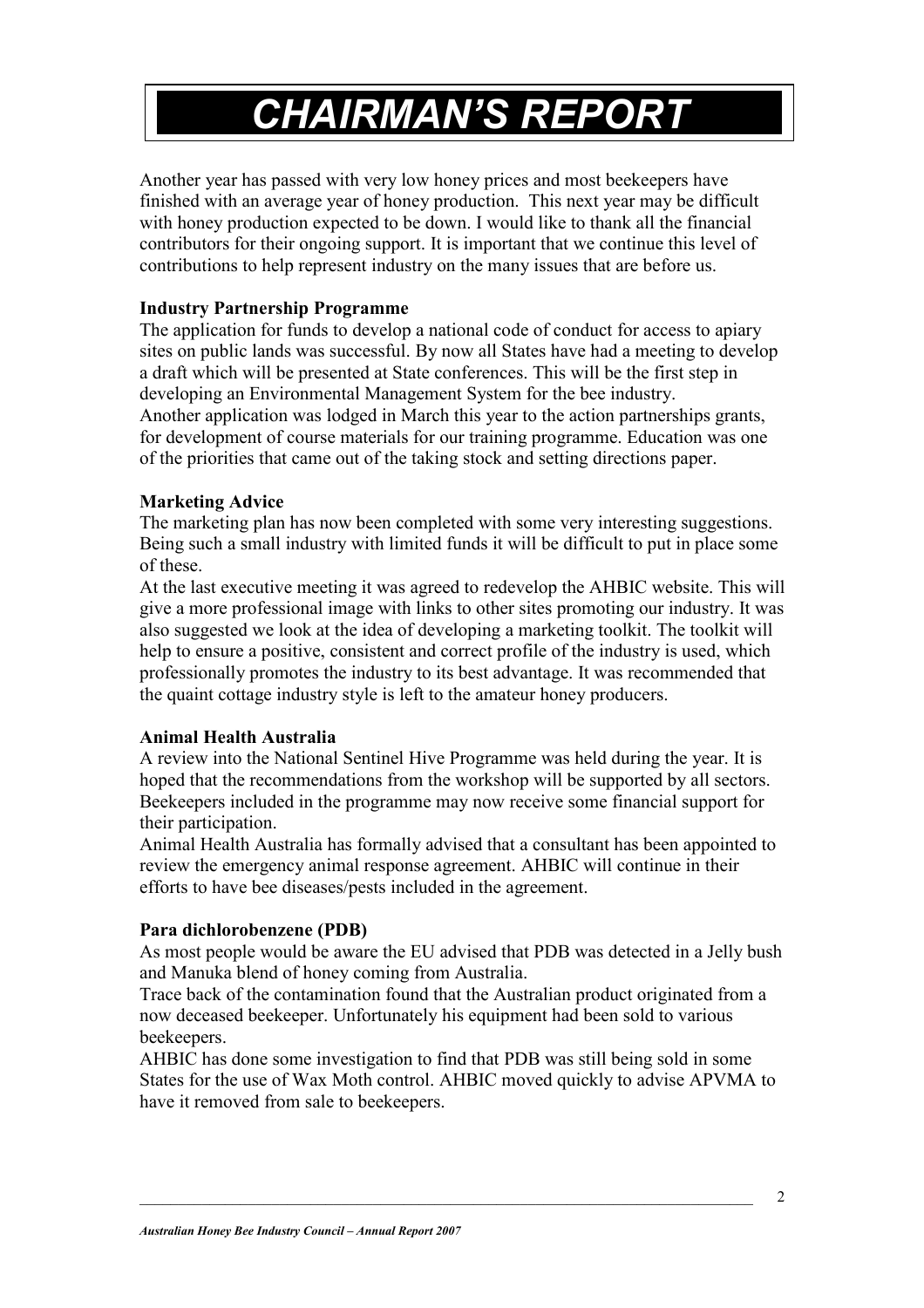#### **Honeybee Linkages workshop**

This workshop was held as a result of consultation with Minister McGauran, Max Whitten and AHBIC. The workshop was co-coordinated by Rural Industries Research and Development Corporation in conjunction with AHBIC.

The workshop was attended by many pollination dependant horticultural industries. The danger of Varroa Mite entering Australia was highlighted to these industries and noted that their pollination services may be under threat.

The workshop participants agreed that a group be formed called the "Pollination Industry Network". This group will continue to progress issues raised from the workshop.

#### **Apimondia 2007**

As members of industry would be aware, Apimondia 2007 will be held in Melbourne from  $9<sup>th</sup>$  to  $14<sup>th</sup>$  September 2007. I would urge those of you who have not yet committed to attend this important event, to register as soon as possible.

The last time there was an Apimondia Congress in Australia was over thirty years ago and there is not likely to be another in Australia in our lifetime. Already we have doubled the size of ApiExpo and there are more than 730 registered delegates from all over the world. Anyone who has not been to an Apimondia Congress, should not miss this opportunity.

Those who have previously attended an Apimondia Congress should also take the opportunity to attend what should be one of the highlights of the beekeeping year.

I would also like to put on record my thanks to both the organising committee and the local organising committee of Apimondia. A conference this size is never easy to organise and I applaud the efforts made to showcase our industry to the world.

Finally I would like to thank the Executive for their support throughout the year. This was one of the most difficult years with the sad loss of Graeme Matthews so suddenly. Graeme was a dedicated worker for our industry not only at a National level but also in the State of Victoria. I would also like to thank all the committees of AHBIC for their continuous work during the year. Special thanks must also go to our Executive Director Stephen Ware and Laurel Pickering in the office. Their dedication and commitment to AHBIC is a credit to our industry.

#### *Stephen Fewster – Chairman*



It has been very encouraging over the past twelve months that the industry is starting to realise that the general public is the final user of our produce and that they demand high quality that can be backed by a traceable system that is from the farmer to the shelf.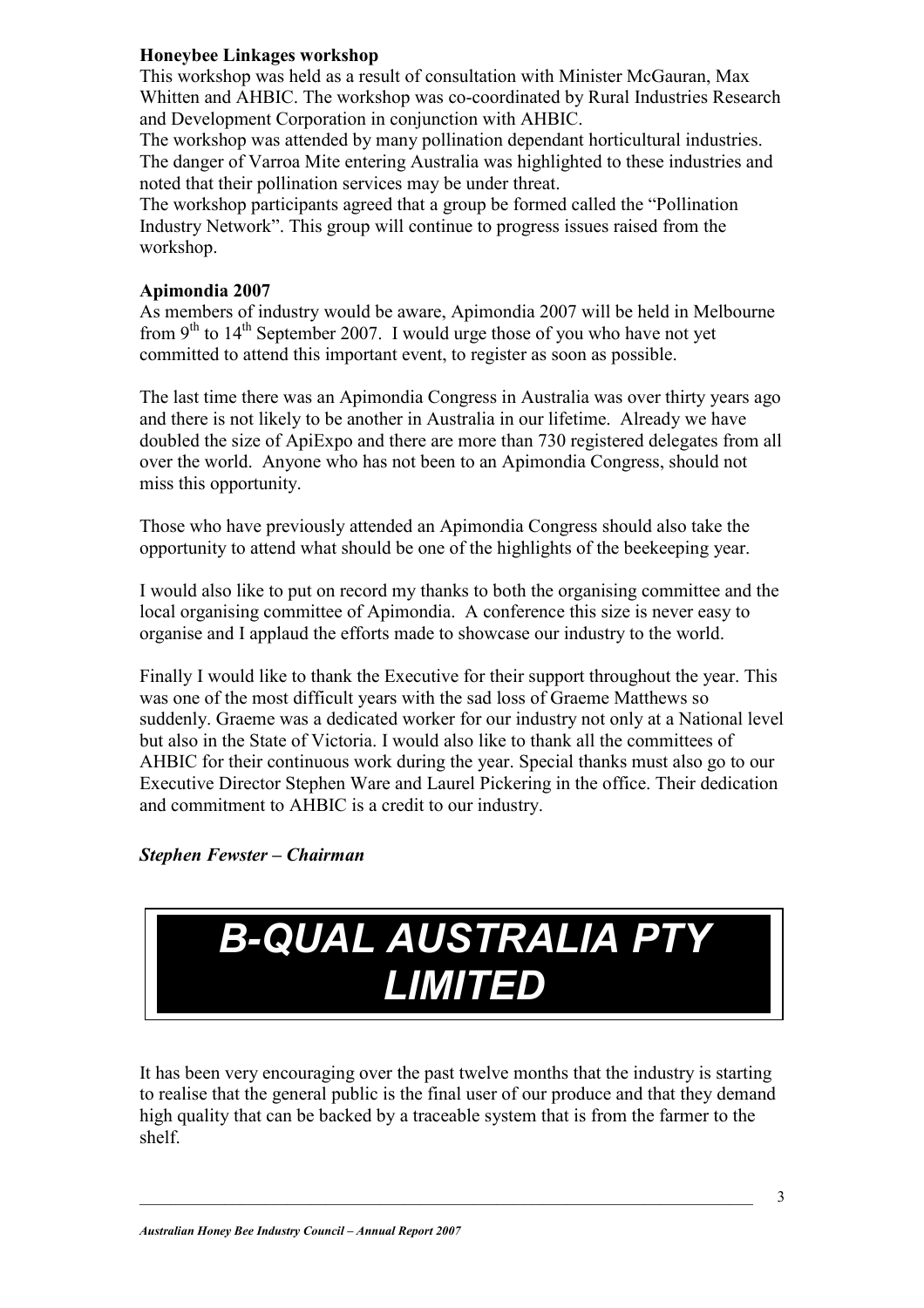With the help from packers and the Aus-Qual office we have been able to hold more workshops that have greatly assisted those attending. Special thanks must go out to those who participated.

With the current detection of the chemical commonly known as PDB, it was encouraging to see that a tracing system helped find the source and was then able to find just how much of an issue it could be to beekeepers alike. However, it has slipped through the system, so it does show that if you make things too simple people will take advantage of it but we also must realise we have been encouraging industry to come aboard in joining this program in this early stage.

Since the detection has been made our programme has been stepped up to make sure that these items about chemical usage in the industry will be scrutinised much more than before.

So, just to remind everyone, the industry can only use chemicals that specify bee hive use or similar for inside hive applications. All other chemical usage is prohibited and this is why paper work is important to be record the use of any chemicals so any adverse effect can be traced back if a problem arises and can be corrected.

Two meetings have been held in the past twelve months, both in conjunction with the Food Safety and Residue Prevention Committee and this has proven to be a helpful exercise with B-QUAL knowing some of the issues that are happening. Also, now that we have a new member on the board, Dr Ben McKee, he has kept us informed on issues.

With markets changing it will be necessary that all industry has some sort of quality system in place that is linked to traceability of their produce.

With new parasites on our door step it is only time before we will be using more chemicals than ever so we must have some sort of recording system in now. Preferably it can be BQUAL.

I would like to thank the Aus-Qual board for being so patient with our industry in the slowness of our people to think ahead and think what the actual market place requires, and not what industry wants, to do nothing and let the rest of the world pass it by.

#### *Ken Gell - Chairman B-Qual Australia Pty Limited*

## *AUSTRALIAN QUEEN BEE BREEDERS ASSOCIATION*

The Association has had another busy year with issues regarding the import conditions that affect the export of live bees – eg small hive beetle. Canada has suspended imports of package bees from eastern states of Australia. Queen bees are still allowed to enter Canada.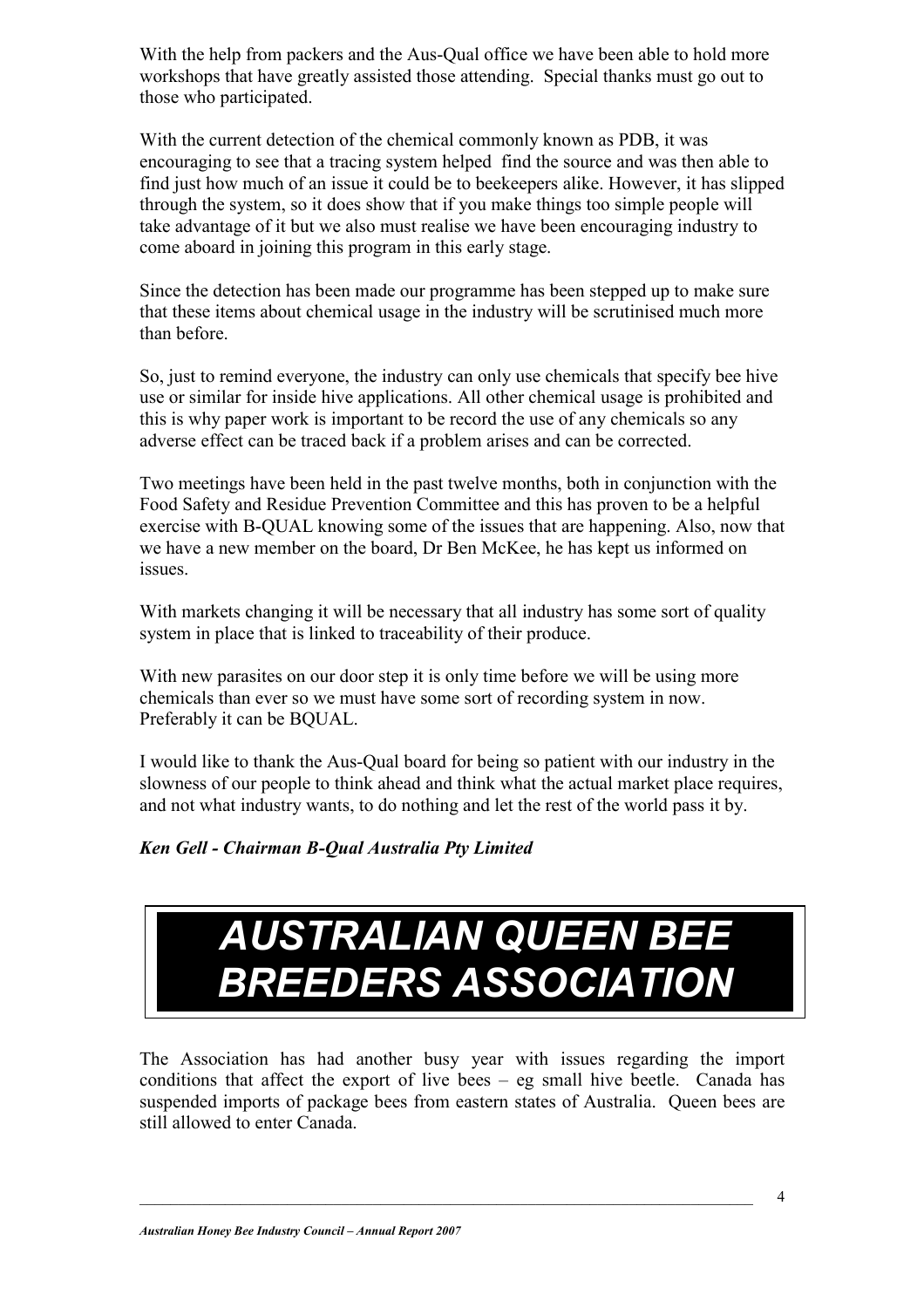Overall, the past year has been a difficult one with continued drought conditions. Queen breeders reported that orders on the domestic market were down on previous years due to the poor honey prices.

The demand for Australian package bees and queen bees in the USA is growing due to the positive feedback from previous years.

#### *Col Wilson - President*

## *FEDERAL COUNCIL OF AUSTRALIAN APIARISTS' ASSOCIATIONS*

Bill Weiss, the previous Vice President of FCAAA, has assumed the position of interim President due to the untimely death of Mr Graeme Matthews. Mr Lindsay Bourke from Tasmania has assumed the interim position of Vice President. These positions will be up for election at the FCAAA Annual General Meeting.

#### **Season**

Most states have had to endure continuing drought which has made it difficult to keep hive strength, however some regions and some producers, have produced close to normal production. A lot of beekeepers, however, did not produce much honey and are under financial stress at present. Producers are finding it very difficult to maintain hive strength and numbers going into winter. This will inevitably have ongoing ramifications for spring. Beekeepers in most states have had to travel many extra kilometres just to maintain hives.

#### **Fires**

The horrific bushfires in Victoria again destroyed many thousands of hectares of forested lands. Much of this was to be used during the season and is now lost for many years. New South Wales also had large losses of resources from fires, some 150,000 hectares, which will also impact on production for many years.

#### **Promotional Funds**

Funds were provided to Victoria and Queensland Associations who were the only states to apply. The review of promotional funds to states has been completed and states may now direct submissions to AHBIC for this funding.

#### **Government Inquiry**

The FCAAA intends to prepare a submission to the Senate Inquiry into the future direction of beekeeping. AHBIC, States and, hopefully, as many individual beekeepers as possible will also make submissions to the Inquiry. This is an opportunity for our industry to lift its public profile and portray the importance of the honey bee to modern society. We will never get a better opportunity that the one we have before us.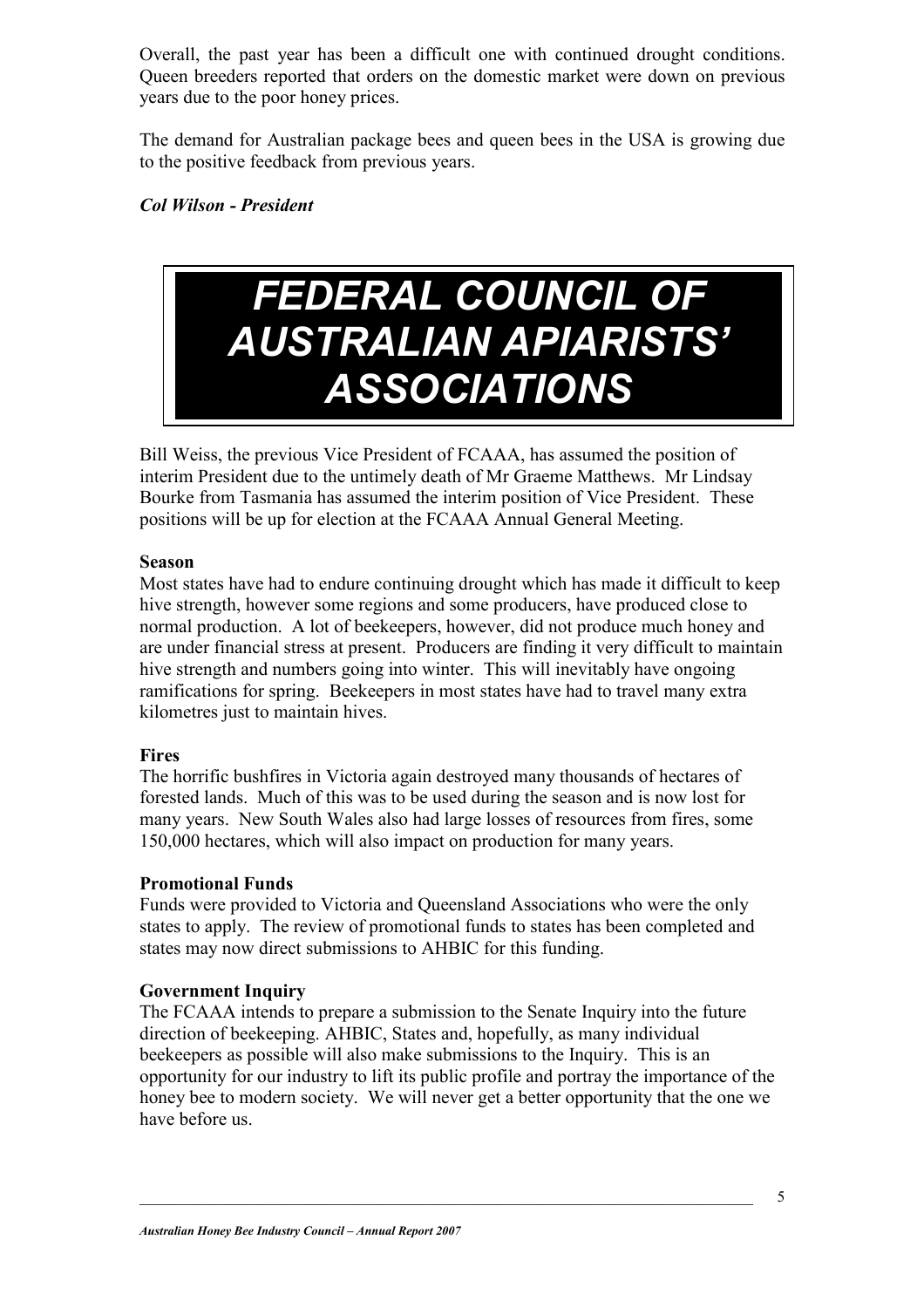#### **Organic Honey**

Standards are being formulated for a National Standard for Organic Honey. Up till now, domestic sales of organic honey have not been regulated and some honey has been sold under the organic label which may not have been produced to organic standards. The new standards should cut out this practice in the market place. B-Qual is soon to be able to certify organic honey producers for a very reasonable cost and this should facilitate some beekeepers to gain better returns for some of their production.

*Bill Weiss – Chairman* 

## *NATIONAL COUNCIL OF POLLINATION ASSOCIATIONS*

### **Pollination - What a Year!**

It has been a disheartening year for beekeepers. Crops were decimated by frost and then many pollinated crops were written-off because of a lack of water. Many farmers who grew certified seed last year did not even attempt seed crops this year because of the drought. It is a dispiriting sight for beekeepers to find hungry stock grazing on a crop their bees have just finished pollinating.

I have attended many workshops and seminars over the last 12 months, including:

- The National Animal Health Performance Standards Workshop, Melbourne.
- Four AHBIC Executive Meetings, Melbourne and Canberra.
- The Australian Queen Bee Breeding Group Meeting, Canberra.
- The Animal Health Australia Media Training Workshop, Canberra.
- An Industry Liaison Officer Training, Workshop, Tocal, NSW.
- National Management Group Training Workshop, Canberra.
- Environmental Management Systems Workshop, Launceston.
- Honeybee Industry Linkage Workshop (two days), Canberra.
- ◆ Biosecurity Awareness Workshop, Launceston.
- Consultative Committee on Emergency Animal Disease Meeting, Canberra.

Of over 40 workshops, meetings and seminars I attended this year, I feel the Honeybee Industry Linkage Workshop held in Canberra during April this year, was the most important event for the Pollination Industry. 75 delegates from all different sectors were in one place to discuss the importance of pollinating services to agriculture. I believe that this indicates the increased recognition of how important our pollinating services are to the whole agricultural sector.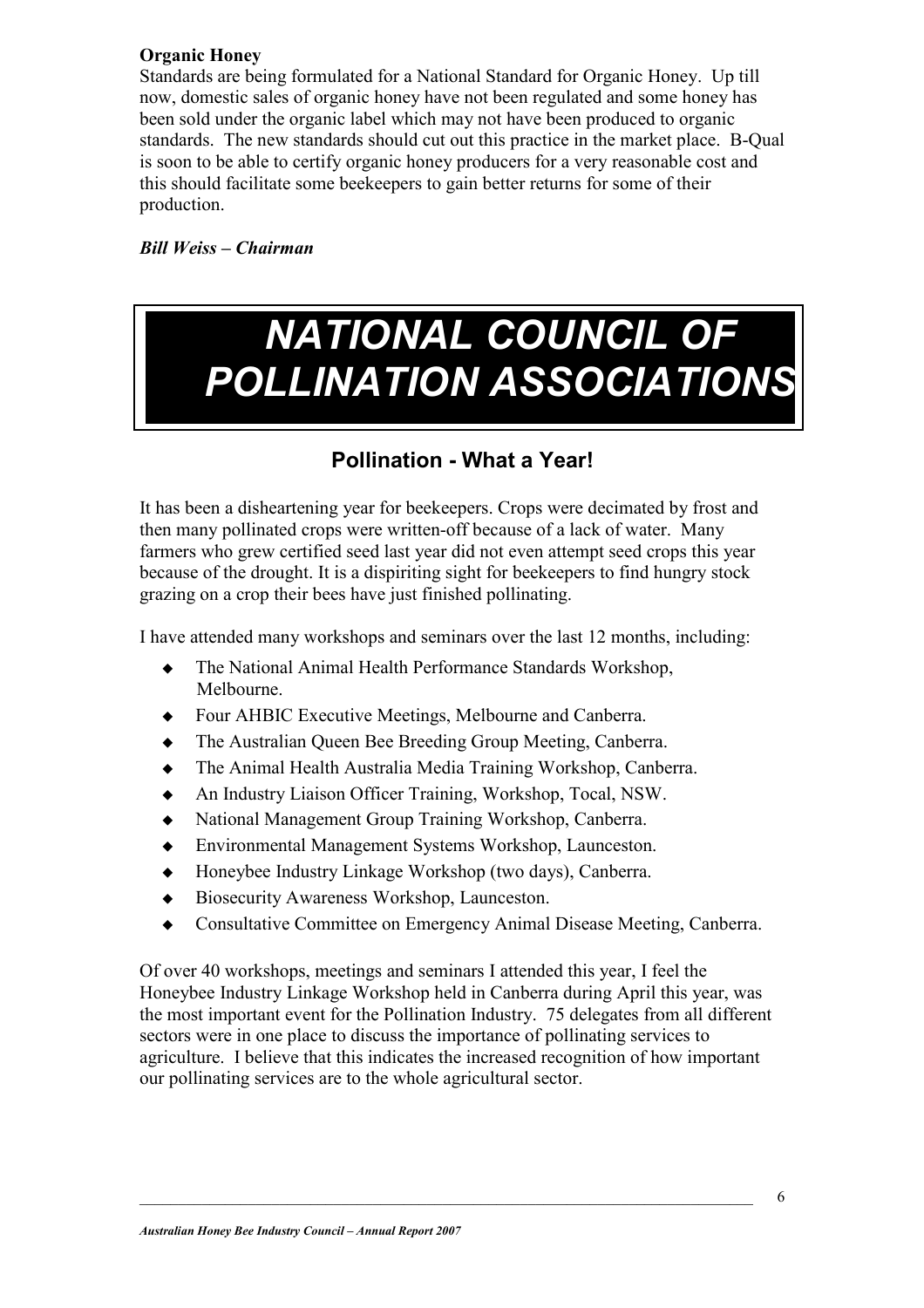#### **What are the Most Important Issues and Where are We Heading?**

There are two main threats to the Honeybee Industry: an incursion of the exotic Varroa mite; and a reduction in access to forests in order to maintain a diverse source of pollen and nectar for hive health.

The Honeybee Industry Linkage Workshop identified a number of problems within the pollinating industry, which reduce its ability to mitigate the risks. In particular, it was agreed that the current response plan to a possible Varroa mite incursion is inadequate and that the Honeybee Industry cannot, and should not, manage the risk alone. This is because the current resources available for research and development into the Honeybee Industry are inadequate.

Despite the growing recognition of the importance of our pollinating services, there remains a poor understanding on the role of honeybees in the pollination of crops. The Honeybee Industry, together with agricultural industry representatives, needs to educate growers on the benefits honeybee pollination can provide.

There is a need for more beekeeper professionalism in the provision of pollinating services. This is because some pollinators provide a poor quality service to growers, which reduces the reputation of the industry. It was suggested that the Pollination Industry should adopt *pollination industry standards* and *quality control measures*.

There also needs to be more education within the Honeybee Industry as a whole, particularly in the pollination side. Beekeepers need to understand the intricacies of pollination and be more consistent in their business operations, especially in pricing their services. Growers need to be able to recognise paid pollinating services that are managed well and the additional benefits a honeybee industry can provide over feral bee pollination.

There is an urgent need for beekeepers to unite under a *code of practice* for pollinating practices and a fee structure for all crop pollinations. This is already happening in Tasmania and could easily be adapted for mainland states.

The importance of honeybee pollination to the agricultural sector has been repeatedly reinforced. To survive in this economic climate, beekeepers should adapt according to market demand, diversify and ensure a better return in the future from pollinating services as well as honey production.

| <b>Product/Service</b>                             | Cost/Return |
|----------------------------------------------------|-------------|
| 72 tonnes of honey produced $\omega$ \$3.20 per kg | \$230,400   |
| Cost of production at \$2.70 $\omega$ per kg       | \$199,400   |
| Profit                                             | \$31,000    |
| Pollination fees                                   | \$72,000    |
| <b>Total Profit</b>                                | \$103,000   |

#### **Example: Pollinating Services & Honey Production Case Study**

In this example the total profit figure is split between 69.9% from pollinating services and 30.1% from honey production.

In order to generate an equivalent 69.9% profit solely from honey production, approximately 231.5 tonnes of honey would have to be produced. 69.9% of 231.5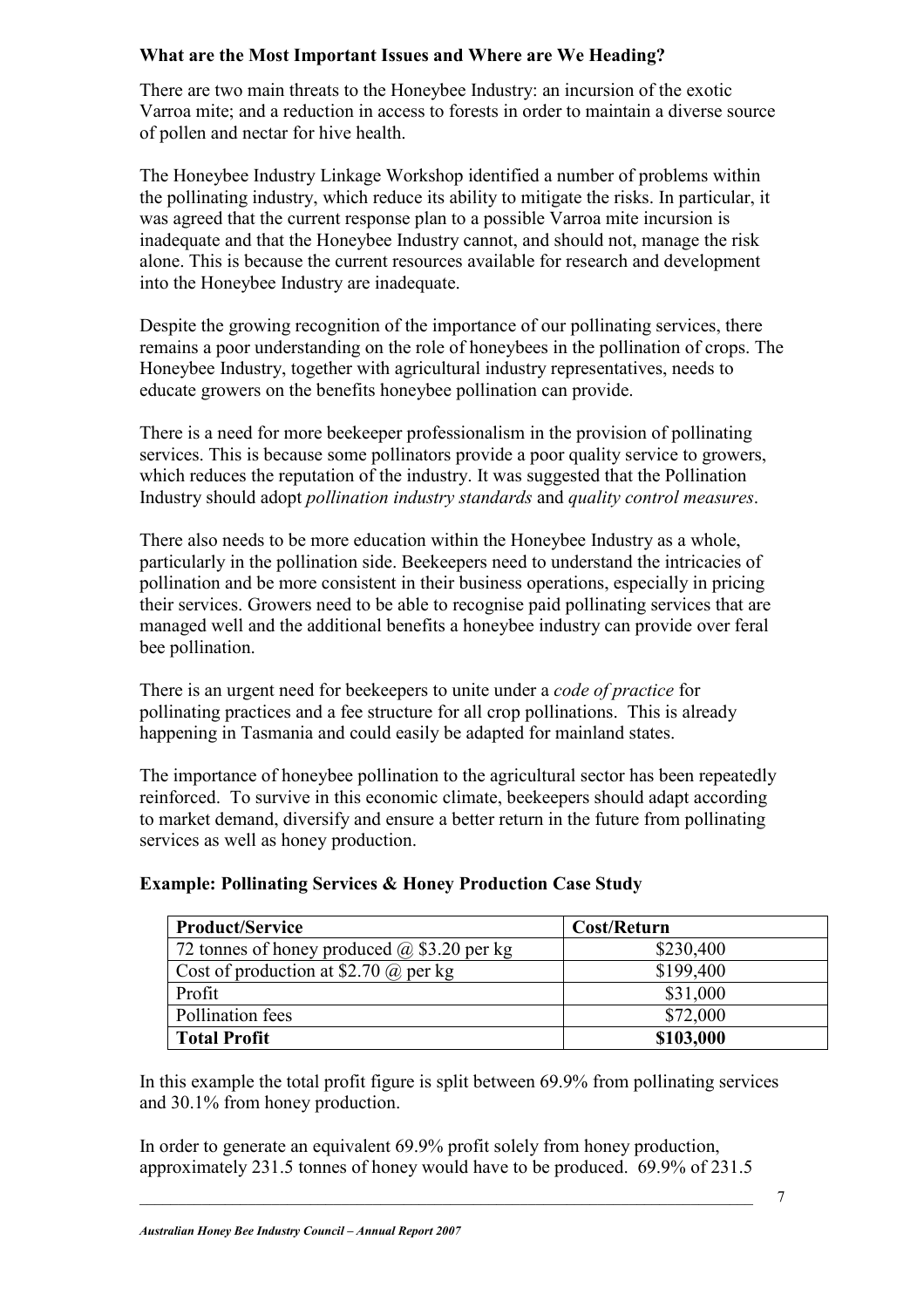tonnes is 161.8 tonnes. This means that to match the \$72,000 received from pollination fees in the example, an additional 161.8 tonnes of honey would have to be produced.

Demand for pollinating services is rising and I am very optimistic for the future of the Pollination Industry. Let us hope that we have more rain during the winter months and we all have a profitable year.

*Lindsay Bourke - President*

### *HONEY PACKERS AND MARKETERS ASSOCIATION OF AUSTRALIA*

The year 2006/2007 has seen some fundamental changes occur that already has, or will in the future, impact on packers. The year in review has been reported to most in our industry on a quarterly basis via the publishing of my reports in industry magazines and the AHBIC newsletter. What is contained in this report is a summary of events along with any new material to hand that would be of interest. Prime impacts noted are:

- 1. The first effect over the year for the packing industry has come out of the dramatic honey crop production changes due to the drought. Drought wise, certain honeys became limited or delayed which has a flow on effect to packer blends and the marketing of certain straight lines. Consumers and industrial customers demand consistency in their products and droughts give packers problems in this regard.
- 2. The next effect is of Australia's weaker export competitiveness on the back of the increasingly higher currency to the USD. Foreign exchange impacts show, that the exchange rate was around 76 cents last year where as today it sits at 83 cents. That has a flow on effect of around \$200 per ton less for bulk honey alone in the last 12 months. This loss has not been offset with increased international honey prices. Equally retail packaged honey export values are also affected negatively.
- 3. There has been no volume growth in domestic sales via mainstream supermarkets for the last three years with sales flat at just over 9,000 ton (it was around 12,000 ton per year in the year 2000). This is despite heavy promotional support by packers and some pack changes to stimulate sales. Some of the loss not recovered is due to beekeepers going to the public and selling direct. That volume is now estimated at up to 35% of available honey.
- 4. The changed scene in mainstream supermarkets with increased dominance of House branded products and the reduction of known packer brands is having many ramifications. Low profit margins are now endured by packers and the difference to what retailers return on these products puts out of balance the gap between farm gate values and final retail selling values. Further consolidation of the industry is anticipated. With packers attaining low margins it stifles available funds for innovation and honey promotion in general.
- 5. The allowing of Australian honey into New Zealand under the new protocol is still in the courts after the NZ honey industry lost the case on the  $21<sup>st</sup>$  March and then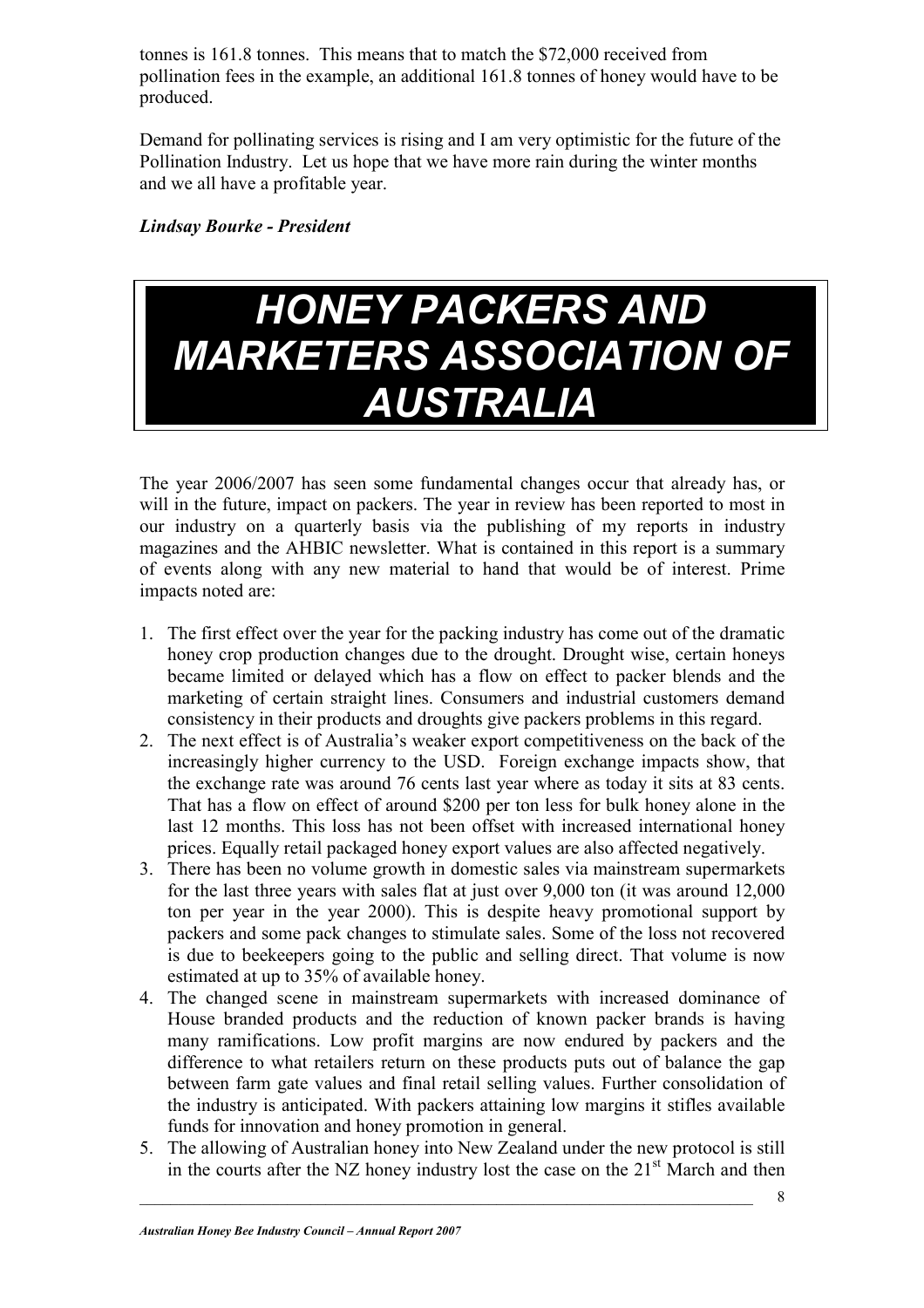promptly took the path of the appealing the decision. Long term I believe Australia will export to New Zealand but at average retail prices for general honey there is no real advantage to pursue the market. Only specialty honeys will provide any opportunity from a profit perspective.

- 6. To be gazetted are the Honey export control orders for products going into the EU, Canada, New Guinea and New Zealand (other countries coming on stream). This means all sales to those countries will be regulated through AQIS as the prescribed authority and packers will need to comply with EU standards for packing plants and traceability. That information is mostly contained in the export orders. Testing costs for checking residues are forever growing and ultimately end up lowering the final prices packers can pay.
- 7. Quality assurance is further being demanded by the big retailers and customers. Woolworths and Coles who dominate around 74% of the supermarket trade each demand their own system of accreditation and require beekeeper suppliers to packers to be quality assured to be able to supply product in their contracts. That just adds extra unnecessary costs! Most packers have been quietly working with beekeepers for some time on QA but now the insistence is there from the trade to accelerate efforts with beekeepers. One major packer has lead the way by requiring all their beekeeper suppliers to be quality assured or at least have an audit booked by the  $31<sup>st</sup>$  March 2007 and currently offer a 10 cents per kilo premium for QA honey (once they have a copy of the accreditation certificate on file).

Honey imports to Australia were an area of general concern to Australian beekeeper producers in previous years but as supply in Australia increased so imports decreased. With the poor future crop expectation ahead of us there is no doubt that unless there is sufficient local supply we will again see imports rise (this also will occur if the domestic price rises too far out of balance to what traders can import honey at). The following graph shows the trends over time for imports and our performance in exports.



The last 12 months data shows a total of 814 tonnes of imports against 1,013 tonnes the previous year. Export volume was up on last year. The bulk of the imported honey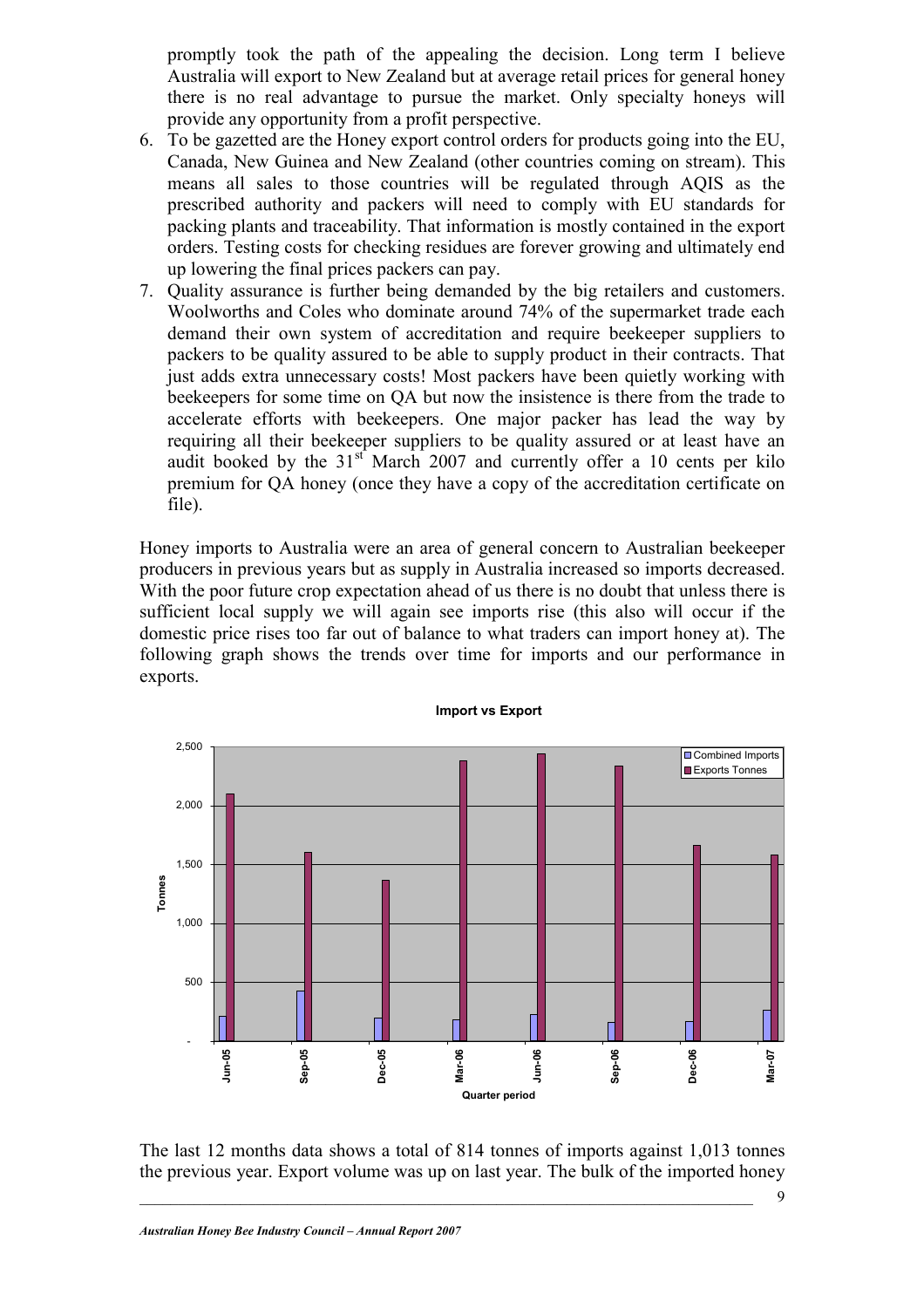was from three sources being New Zealand, Argentina and China (source ABS data 2007) with Manuka from NZ being the major player at 230 ton.

HPMAA members have continued to work to maintain prices paid to beekeepers as high as possible given both local and international pressures. Supply and demand will be the greatest force in moving prices paid at the farm gate; however packers compete against each other in a highly competitive spread category, face supermarket pressures for cheaper prices and need to work against other non members and players in the market. All those forces ultimately impact on honey values paid.

Internationally the bulk honey market has seen an improvement in values attainable with it moving to a USD\$1,650 composite average per tonne, marginally up over last year.

Other points for the AHBIC year include:

- Television, radio and press adverting took place during the year by the major packers to entice sales and attain brand loyalty.
- The HPMAA in conjunction with the FSPRC worked together on microbial honey testing, PDB issues and a range of other food safety items. This FSPRC is proving to be very valuable to industry. People chosen to be on he committee who report to AHBIC need to have a sound understanding of technical requirements on residues, testing and food safety trends both here in Australia and overseas.
- The packing sector continues to reward producers who progress down the QA path and those who pursue organic honey certification. Organics still present a real opportunity and work has progressed with AQIS on the regulated domestic Organic honey standard making it compulsory that any domestically sold honey complies with the organic standard (which is not the current case). To date only Organic exports were required to comply with the organic standard and AQIS is the competent authority to do the certification clearance on each exported consignment.

The HPMAA is pleased to continue to support voluntary funding AHBIC via contributions being made and the association works in a spirit of co-operation and unity within the industry and AHBIC.

*Eduard Planken, President* 

# *APIMONDIA 2007 PTY LIMITED*

The Apimondia World Congress in Melbourne is rapidly approaching. Its importance to the world bee and honey producers as possibly one of the most important congresses ever is rapidly escalating. This is primarily because of the shadow cast on the industry from the sudden emergence of colony collapse disorder in the US first and now elsewhere in the world. This issue will be discussed at the Congress by the leading scientists in their fields and a special roundtable session covering across many scientific disciplines will assess the progress and priorities for research in understanding and combating the spread of the problem.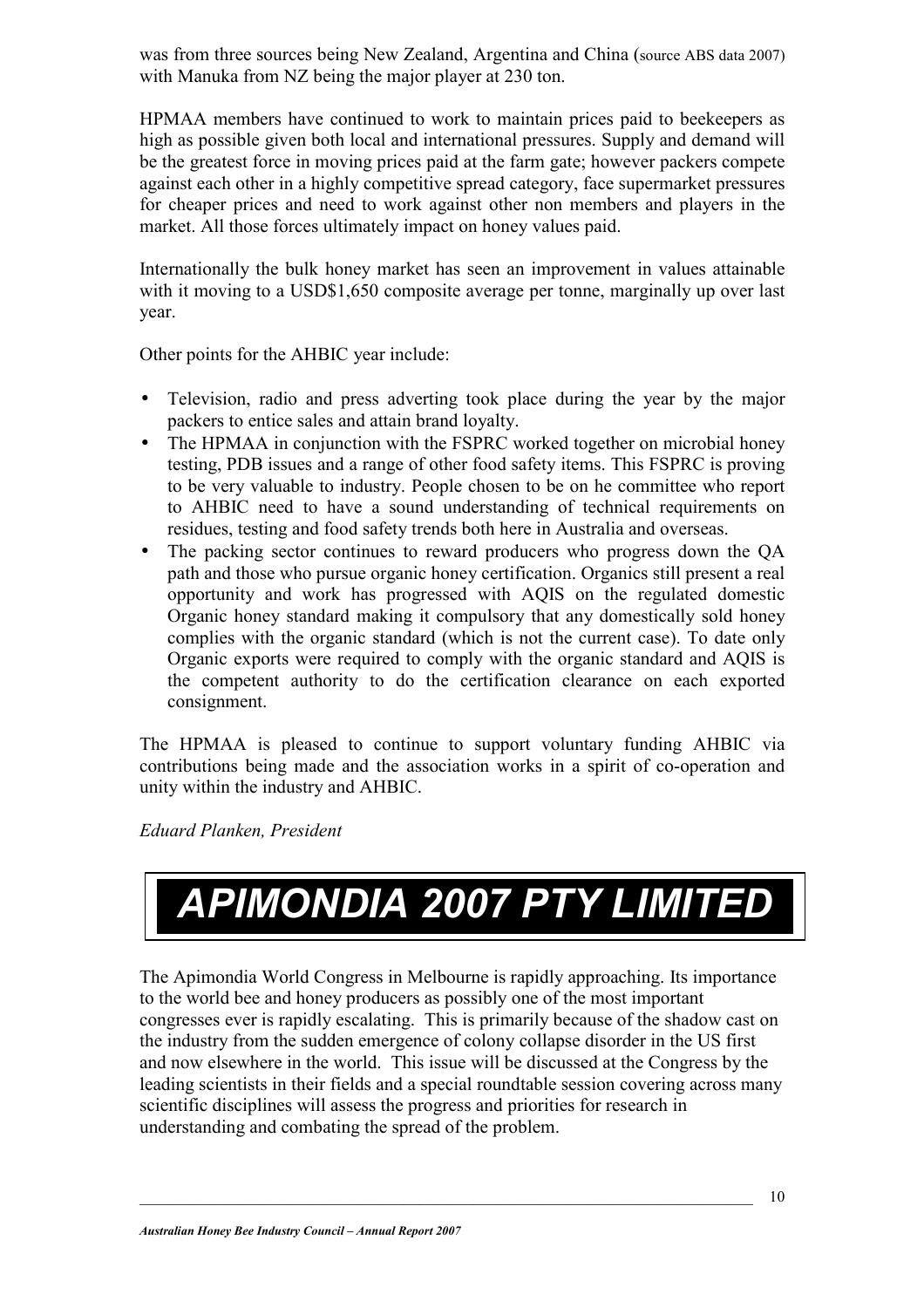The scientific talent attending this Apimondia Congress will be the best in the world in this field. Previous Apimondia congresses have demonstrated the technical brain power available to the world honeybee industry and the Melbourne Congress will be at the forefront.

Delegates are coming from around the world and the Apimondia Congress is the best forum for building contacts with fellow members of the industry internationally.

The industry is demonstrating its confidence in the future as Melbourne will have one of the largest ApiExpos ever with exhibitors from around the world, showcasing their latest equipment and products. Our sponsors led by Capilano as the platinum sponsor are all helping to promote this Australian Congress to the world's industry.

The technical tour day in rural Victoria will be a highlight for many delegates and provide an opportunity for Australian beekeepers to compare notes with industry leaders from around the world.

I would like to thank my fellow members of the Organising Committee and the many volunteers who will be assisting at the Congress for the work and help they are putting into making it a successful event.

This Apimondia Congress in Melbourne on 9 - 14 September, 2007 will be the opportunity for all Australian beekeepers to see their industry on a world stage.

#### *Terry Ryan - Chairman*

### *AUSTRALIAN QUEEN BEE BREEDING GROUP*

The Chairman of the group is Mr Colin Wilson and the Secretary is Mr Stephen Ware. The members are Mr Laurie Dewar, Dr Ben Oldroyd, Mr Linton Briggs, and Mr Bill Weiss. Mr Bruce White is the co-coordinator. Mr Keith McIlvride stepped down during the year, but has maintained an interest in the program.

The committee has had several phone hookups during the year and a face to face meeting in April prior to the industry's Linkage Workshop. All members were invited to attend with a total of 17 in attendance.

#### **Establishing Stock for the Program**

In the autumn of 2006 Mr White approached a number of queen breeder's commercial beekeepers and Linton Briggs who headed up a consortium of beekeepers interested in improving stock.

Drone mother stock was donated to form the foundation of an Italian Closed Population breeding program. The drone mother stock was held by those doing the artificial insemination. Laurie and Paula Dewar, Carl Cooper and Bill Weiss over winter evaluation culled the drone mothers to fifteen lines. Those who donated the drone mothers provided a number of virgin queens from the best breeder or breeders. These virgins were then inseminated with semen from all the fifteen lines in the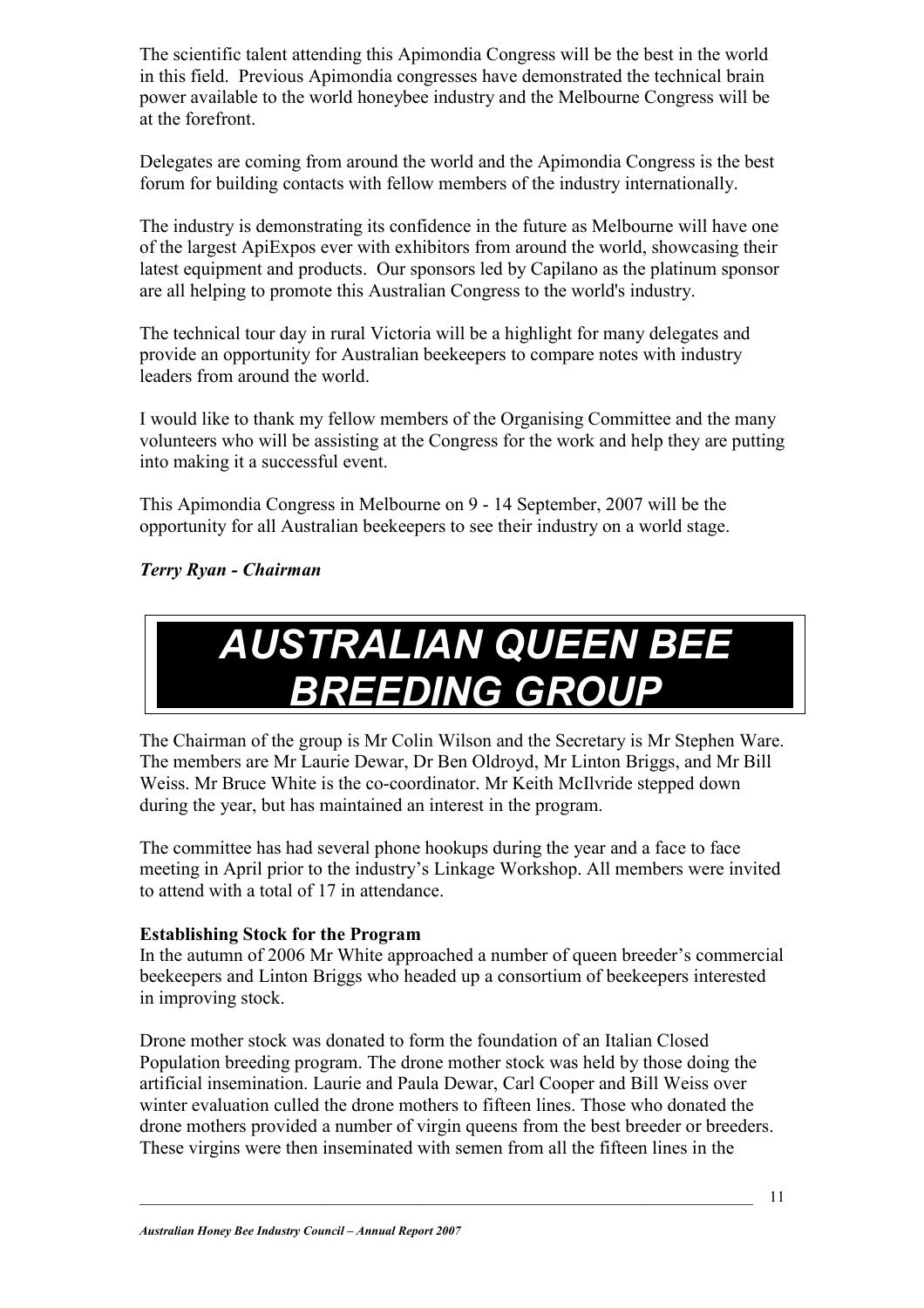program. Those who donated the base lines were given an inseminated queen inseminated by drones from the 15 lines

#### **Evaluation of Stock**

The inseminated stock has now been distributed to Mr Wayne Sawdy in Queensland and Mr Neil Bingley in NSW for evaluation. Mr Lindsay Bourke in Tasmania has the fifteen lines but his evaluation will be from open mated queens. Back up stock of all the lines are also being held. Evaluation main criteria will be honey production and docility. Dr Ben Oldroyd and Mr Peter Oxley will be providing the group with genetic guidance and evaluating the data provided by the evaluators.

#### **Opportunity for Industry to Purchase Stock**

It has been decided that an on line auction be investigated to sell the evaluated lines. With a print out showing the evaluation and catalogue produced, this would be placed on an electronic system to allow bidding. The auction is likely to take place when the stock has been evaluated - probably the end of January, beginning of February 2008. It was further agreed that AI queens from high performance lines would be sold for a minimum of \$500.00.

#### **Overseas Evaluation**

Discussion has taken place concerning the testing of stock in the future in America.

#### **Industry Workshop**

It has been decided to hold a workshop hosted by Dr Ben Oldroyd to discuss the results of the program and provide information to industry for  $1 \frac{1}{2}$  days on  $5^{\text{th}}$  and  $6^{\text{th}}$ April 2008 at Sydney University

#### **Possible Extra Funding**

Mr Linton Briggs indicated he believed there may be additional funding from the Federal Government to assist the program

#### **Black Program**

Dr Ben Oldroyd and Mr Peter Oxley have agreed to ensure the stock used in the Caucasian and Carniolan program is true to race. There is a belief many are intermixed and very few pure breeds exist in Australia. This offer of DNA work will be very interesting. Depending on the results, a decision will be made relating to the start of a black program.

#### **Future Directions**

Variations to the program will occur next year following a suggestion by Mr Laurie Dewar this will maintain the genetics but reduce the costs.

#### **Annual Meeting**

The annual meeting will be held in July at the time of the AHBIC annual conference in Melbourne.

As coordinator I would like to thank everyone involved - those who supplied the genetic from the best stock they owned, drones mothers and virgin queens. The huge efforts put in by Paula and Laurie Dewar, Carl Cooper and Bill Weiss doing the artificial insemination and those willing to do the evaluation have been appreciated.

#### *Bruce White - Coordinator*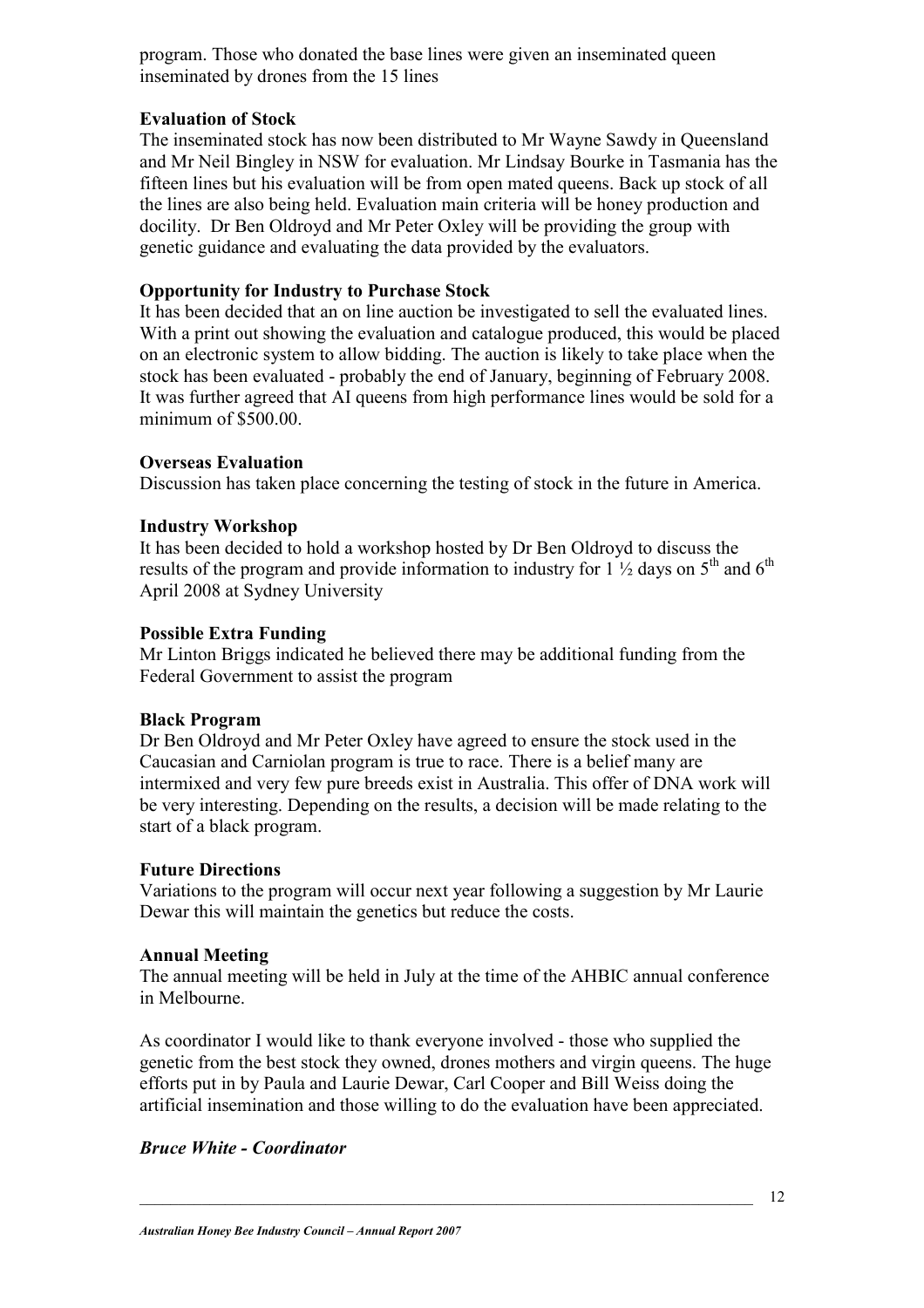### ANNUAL GENERAL MEETING

**The AHBIC Annual General Meeting and Conference will be held on 9th and 10th July 2007 at The Quality Hotel Melbourne Airport, 265 Mickleham Road, Tullamarine, Victoria. This is to be followed by an AHBIC Executive Meeting in**  the afternoon of 10<sup>th</sup> July. Details of accommodation arrangements are as **follows:** 

#### *Venue:* **Quality Hotel Melbourne Airport (4 star) 265 Mickleham Road, Tullamarine**

Accommodation is available at \$120 per night per room (single or double) or \$162 per night per room for a spa room. Some family rooms are also available with queen bed and two singles for \$156 per night. Please make your own bookings by calling **03 9338 3222 and quote Beekeepers Conference** to obtain the discounted prices quoted above.

| Other Accommodation Options.                    |                        |
|-------------------------------------------------|------------------------|
| <b>Airport Motel and Convention Centre</b>      |                        |
| 33 Ardlie Street, Attwood<br>$(4 \text{ star})$ | Telephone 03 9333 2200 |
|                                                 |                        |
| Airport Village Caravan Park                    |                        |
| Cnr Ardlie Street and Mickleham Road, Attwood   | Telephone 03 9333 1619 |
| Motel Formula 1                                 |                        |
| Caldwell Drive, Melbourne Airport (2 star)      | Telephone 03 8336 1811 |
|                                                 |                        |

Delegates should make their own travel and accommodation bookings direct and delegates are provided with this information early so that they can obtain the best airfares.

#### **Notice of Election of Chairperson – Australian Honey Bee Industry Council**

In accordance with the constitution, notice is hereby given that nominations for the position of Chairperson of AHBIC open on Wednesday 23rd May 2007 and **close on COB Friday 8th June 2007.** Candidates are advised of Section 5.2 of the constitution and, in particular:-

A Chairperson of AHBIC shall be elected at each Annual General Meeting as follows:

- 5.2.1 Nominations of candidates for election as Chairperson of AHBIC:-
- (a) shall be made in writing, signed by one voting delegate and accompanied by the written consent of the candidate.
- (b) each nominee may submit a two hundred (200) word statement.
- (c) the nomination shall be delivered to the Secretary of AHBIC not less than twenty eight days prior to the date fixed for the holding of the Annual General Meeting. All delegates are to be notified of all nominations at least fourteen days prior to the holding of the Annual General Meeting.
- (d) If no nominations are received as required under  $5.2.1(a)$  and  $5.2.1(c)$ , nominations shall be taken from the floor at the next Annual General Meeting.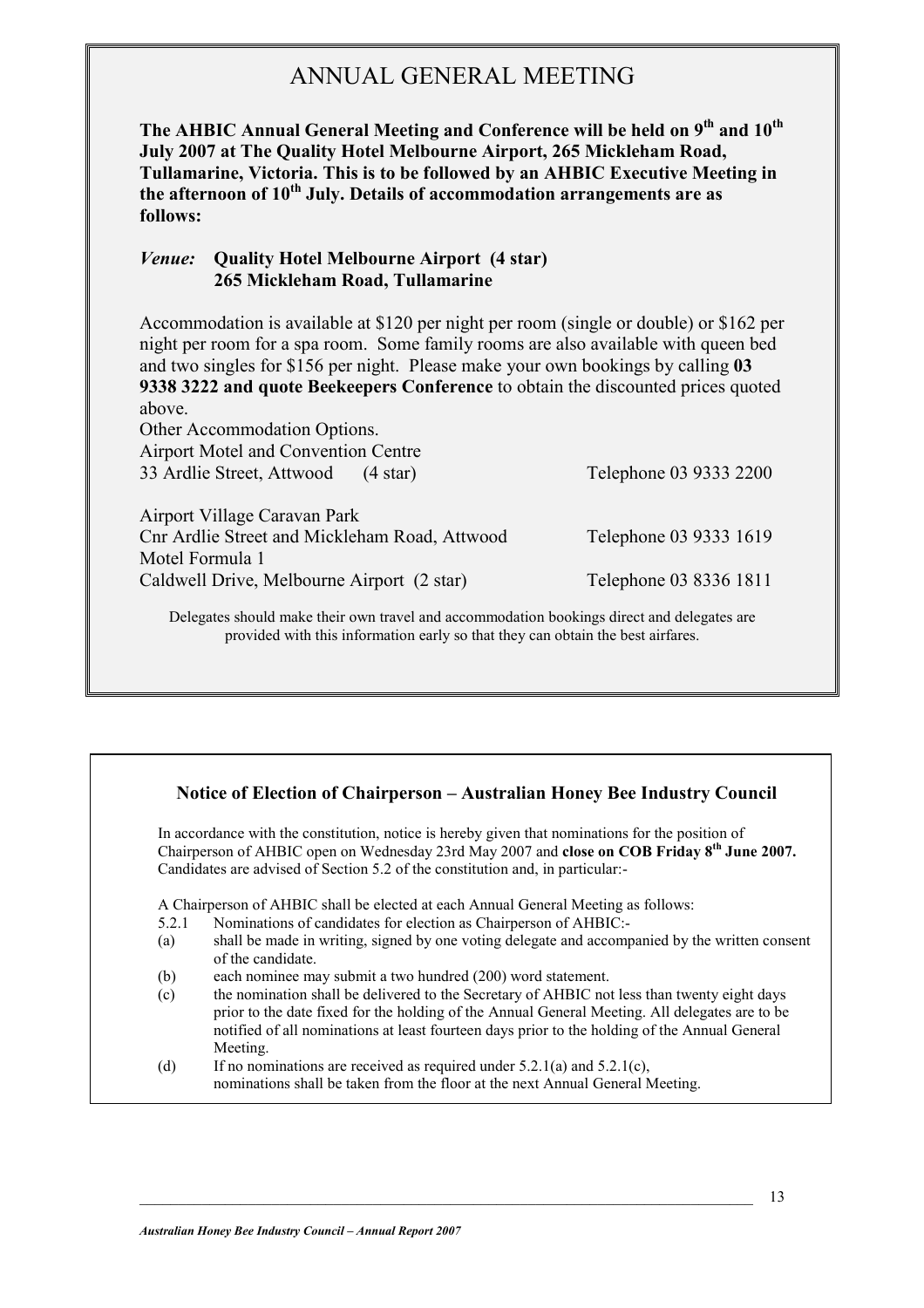## *COMMITTEE REPORTS*

#### **DISEASE COMMITTEE**

#### **Disease Control - Australia Stands Alone**

#### *Varroa destructor* **- We Don't Need it!**

Australia is the only country in the world that does not have the debilitating pest *Varroa destructor.* Light infections of Varroa are sometimes hard to detect and it is thought that Varroa is spread mainly on beekeepers' clothes. The mite jumps from bee to bee, similar to a flea.

Varroa originates from Japan and Korea but has spread around the world. The North Island of New Zealand has been infested since 2000 but in 2006 the disease jumped Cooks Strait to arrive in Nelson, making the South Island the latest casualty. Dr Mark Goodman admitted that by the time beekeepers detected Varroa in their sentinel hives it was too late, the mite was established in the general bee population.

The only good thing that has come out of the New Zealand infestation is that we have learnt how NOT to do it. Having vast numbers of 'commercial' sentinel hives is not the way to go. It was proven that *'Early Detection'* was far too late*.*

Australian beekeepers are faced with an urgent decision - to fully endorse the bait hive program to run alongside the sentinel hive program. If New Zealand had had bait hives they may have had a chance of stopping *Varroa destructor* before it got into the sentinel hives.

There are 37 sentinel hives established throughout Australia with Tasmania hosting the pilot sentinel hive program. The Apiary Liaison Committee believes that the bait hive program should supersede, or at least value-add, the sentinel hive program. This is for two main reasons. Firstly, by the time an exotic disease is detected in a sentinel hive there is a high chance that it has already spread wider afield (as was the case in New Zealand). Secondly, an invading bee colony is more likely to establish itself at a new site, that's why Bait Hives complete with a Pheromone Bait is vital for our defence.

If Varroa gets established in Australia or Tasmania (this is one time I will admit that Tasmania is set apart from mainland Australia) it will devastate our horticultural industry to say nothing of our beekeeping industry.

Common sense tells anyone who knows a little about honeybees and *Varroa destructor* habits, that a bait hive program **must be** started immediately. Benefits of a bait hive program have been proven elsewhere. Bait hives are usually placed at portsof-entry where for invading bees the first port of call (pardon the pun) is an empty hive with pheromone bait. This hive acts as a big attraction for an invading swarm.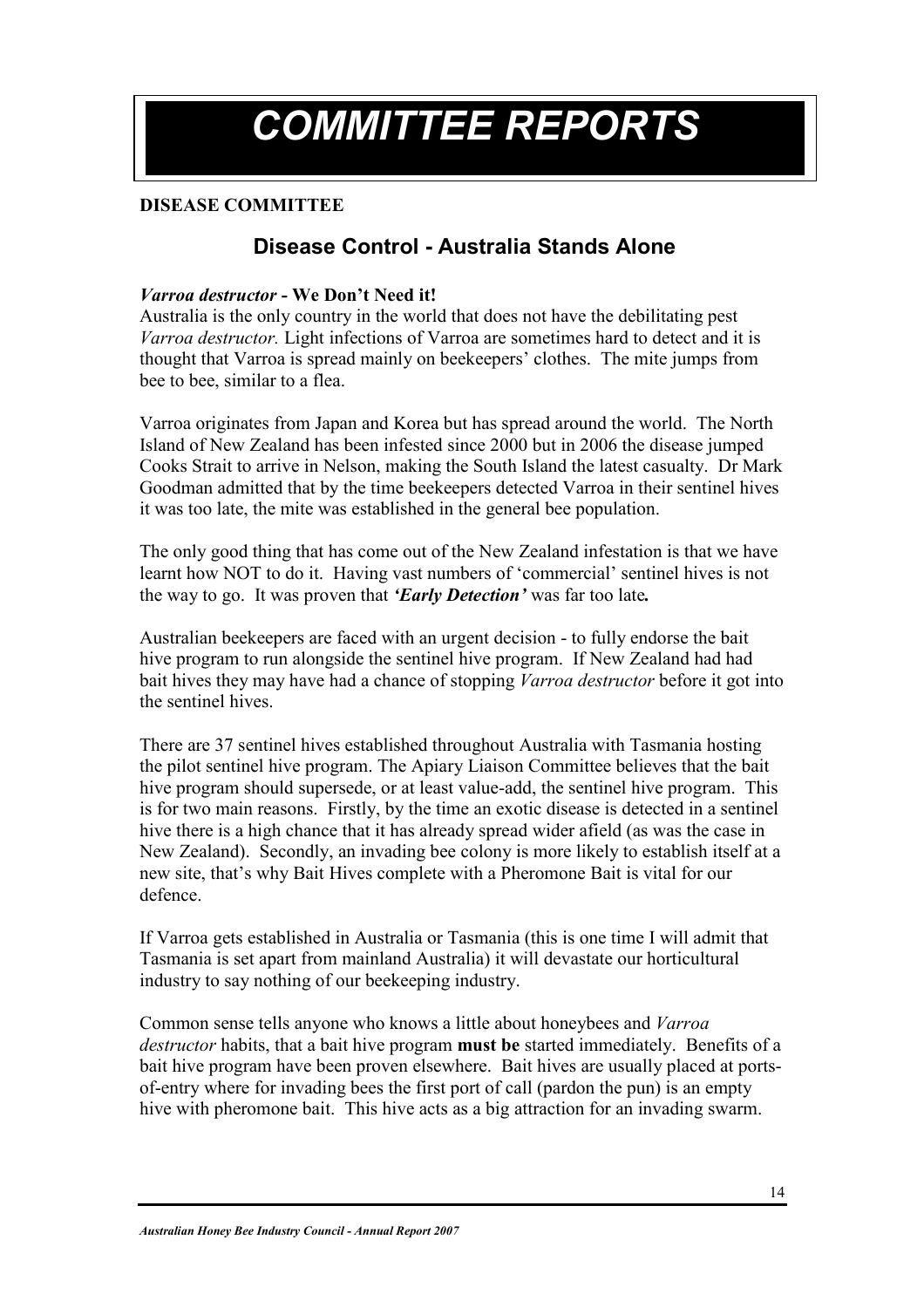Vigilance from everyone in the near vicinity of a bait hive is needed so that early detection of bee activity is reported immediately to an apiary officer. The swarm can then be promptly frozen and sent to a laboratory for analysing. This happened recently at the Burnie Port in Tasmania.

#### **Biological Control of the Wax Moth**

The bacterium *Bacillus thuringiensis* (BT) has been used as a natural insecticide in agriculture for a number of years, especially in the USA. BT produces a protein which is toxic to the digestive system of the target insects.

*Bacillus thuringiensis* offers a highly effective protection against the wax moth. The Vita product B 401 (also known as 'Certan') is a concentrated solution of BT, which offers up to 100% efficacy.

I first brought this to the AHBIC Board in February 2006. It has taken a while for a new way of controlling the wax moth to be considered in Australia. Due to PDB, *Bacillus thuringiensis* is now getting fast-tracked to be registered in Australia for all Beekeepers to use. (Thanks to Mr Ed Planken.)

#### **Colony Collapse Disease**

This is a disorder affecting bee colonies in the United States and has the potential to devastate the apiary industry. 'Colony Collapse Disorder' is causing bees to leave their hives in numbers which affect honey product and pollination. Exactly what the disease is remains unknown and is still being investigated, but it may be some kind of fungus.

A foreign microsporidium fungus known to affect Asian bees was identified as a probable cause of the significant mortality rate of bee colonies in the U.S. The entry of untreated honey to feed bees is a pathway by which such pathogenic parasites can infect bee colonies.

#### **Training**

Some of the training I undertook this year for my disease portfolio included:

- The National Animal Health Performance Standards Workshop, Melbourne.
- The Animal Health Australia Media Training Workshop, Canberra.
- Industry Liaison Officer Training, Workshop, Tocal, NSW.
- National Management Group Training Workshop, Canberra.
- Biosecurity Awareness Workshop, Launceston.
- Consultative Committee on Emergency Animal Disease Meeting, Canberra.

#### . *Lindsay Bourke - Chair*

#### **EDUCATION SUB COMMITTEE**

The most important development in education this year was the establishment of the competency standards. This provides a pathway now for members of industry to undertake traineeships/apprenticeships. The Education Committee now is looking forward to government support to enable course materials to be developed which can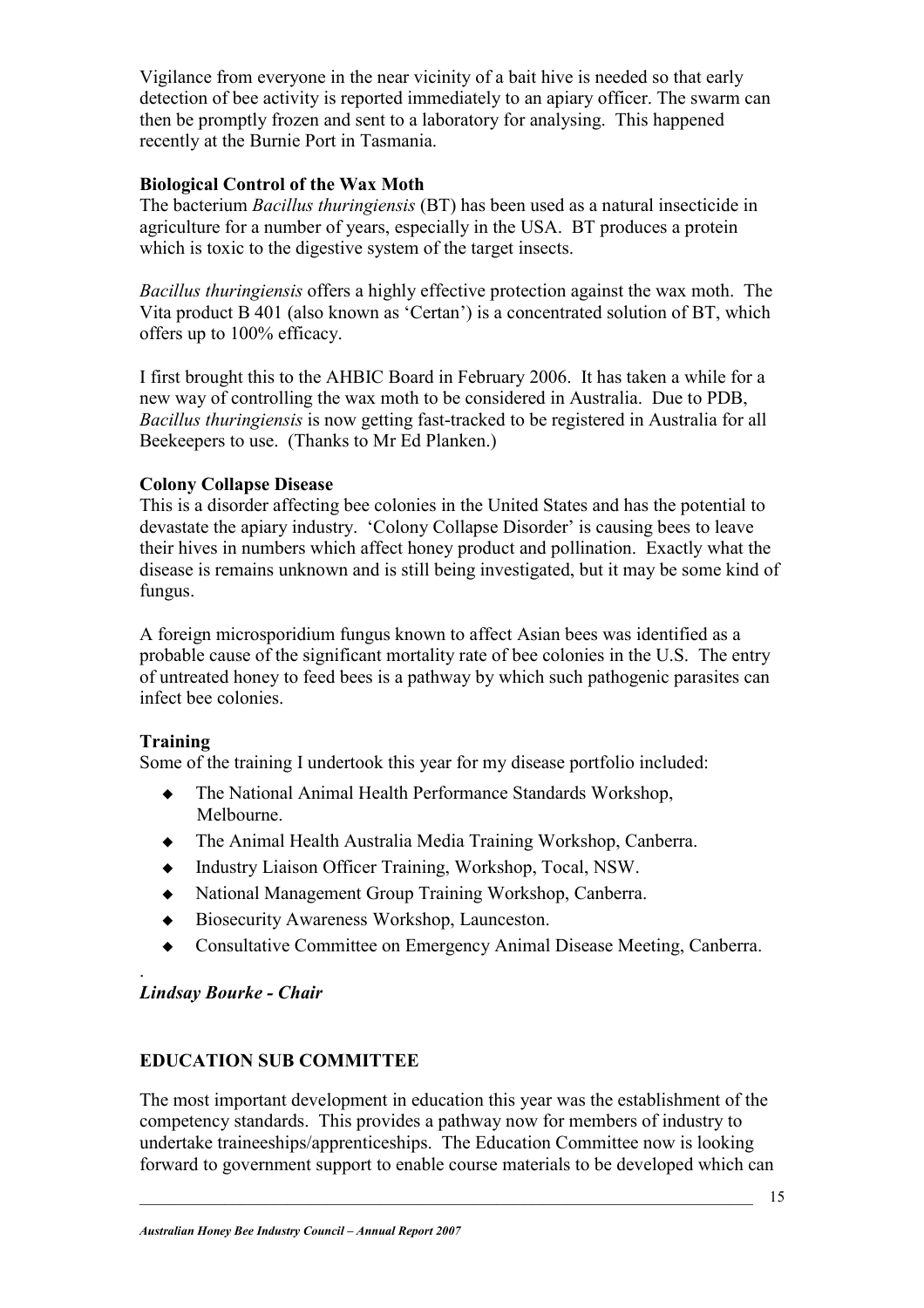then be made available to recognised training organisations so as to deliver education modules to the wider industry. The government's in-principle agreement to our request for funding is a welcome outcome and one for which industry is thankful.

Finally, I would like to thank those members of industry and the Education Committee who participated in the development of the competency standards. This is a major step forward for our industry and firmly puts the apiary industry under the auspices of the national education training framework.

#### *Paula Dewar*

#### **FOOD SAFETY & RESIDUE PREVENTION COMMITTEE**

#### **AQIS Imported Food Program**

The AQIS Imported Food Program continues to test imported honey for the presence of residues and no issues have been reported.

#### **AHBIC Readiness Plan**

The Victorian Department of Primary Industries (Russell Goodman – Apicultural Officer) is assisting in the update of the Readiness Plan with the FSPRC. The Plan update will address issues such as National and State Readiness and Response Teams, quality assurance (including residues), food safety, bee stings, biosecurity, communication and public relations and industry/govt contacts. Russell is working on this project over time and the Committee is happy with the progress.

#### **AQIS Export Control Act**

FSPRC has been working with AQIS on the development of a separate Honey Order under the Export Control Act to provide greater regulation of exports. The EU Directives are very descriptive of importing country requirements and as a consequence industry decided in February 2006 to fully regulate a separate Honey Order under the Australian Export Control Act to fully prescribe honey exports. These legislated Honey Orders will apply when exporting to countries requiring Certification (EU, Canada, PNG, Brazil & NZ) and are deemed necessary to ensure continued access.

Industry and Government have set the implementation plan as follows:

- 1. AQIS are preparing to make legislative changes required at present.
- 2. Compliance by Packers and Exporters is required as soon as these changes are confirmed to the Honey Orders.
- 3. Compliance by the Beekeeper Production sector is required by Jan 2011.

The Export Control Act Honey Orders have been drafted by AQIS, reviewed by FSPRC and recently distributed to Industry for comment. Limited comments have been received at this stage and AQIS is encouraging industry to make any comments or submissions as soon as possible.

#### **Domestic Residue Status**

Following a detection overseas, it became apparent that PDB residues were persisting in a small proportion of honey as a consequence of beekeeper historical use for wax moth control. The residue is at very low levels and poses no food safety risk.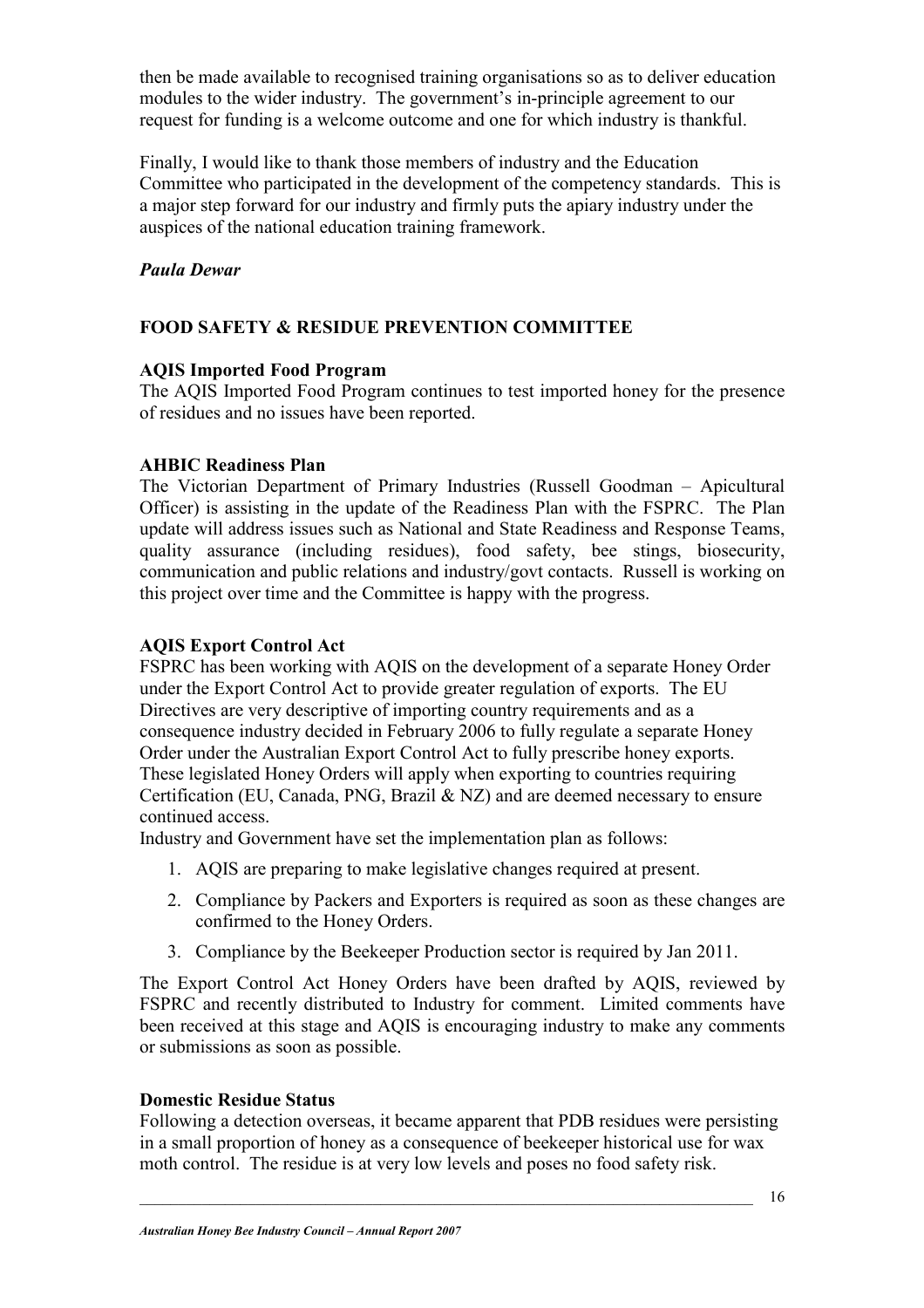However, to legitimise its presence as industry works to overcome the issue an Extraneous Residue Limit (ERL) under the Food Standards Code has been applied for. It should be noted, that PDB is not registered for use in beekeeping and the ERL only covers residues that are apparent as a consequence of historical use. It is anticipated that the ERL will be in place for 3-5 years.

#### **Organic Honey**

Mr Laurie Dewar has been assisting the Committee by reviewing current Organic Standards as follows:

- - Review national and international organic standards for honey production and seek industry comment on current requirements;
- **Present recommendations to the Food Safety & Prevention of Residue Committee** on proposed changes to the National Standard (Ed 3.2, Oct 05) in the best interests of industry;
- **•** Present strategy to achieve the agreed changes to the National Standard;
- Consider organic honey production and small hive beetle control;
- Consider the recognition of other quality programs (eg. BQUAL) as part of an organic certification process.

Mr Dewar is making recommendations to the Committee for the benefit of Industry that are being pursued.

#### **Pyrrolizidine Alkaloids (PAs) Project**

An analytical method for the detection of PAs in honey has been developed as a mechanism for industry to conduct further research on PAs. At this stage, the limited Salvation Jane production seasons has limited the progress of this project inconjunction with research to ensure the accuracy of PA

I wish to thank the members of the Committee for their ongoing work and support.

*Dr Ben McKee, Chair* 

#### **RESOURCE COMMITTEE**

#### **Environment Management Systems. EMS**.

This is a term you will be hearing a lot of in the future, it is a Federally funded initiative through the Australian Honey Bee Industry Council. Progress on the formation of a draft document is under way, meetings have been in the states to assess each states Codes of Practice, if any and or guidelines for beekeepers us of public land, the Chairman of this work is Dr Doug Somerville. Dept of Agriculture NSW. While the state by state meetings are very useful, I am greatly concerned that it would appear that Doug does not appear to be looking at one of the most important documents that industry as a whole, in many states, has used to maintain access to public land for many many years, a document which as late as 2005, has been reviewed and up dated, the AHBIC document, "Honey Bees in Australian Conserved Forests". With such a valuable industry document, I would have expected that it should have been used as a base to build other guidelines around, using each states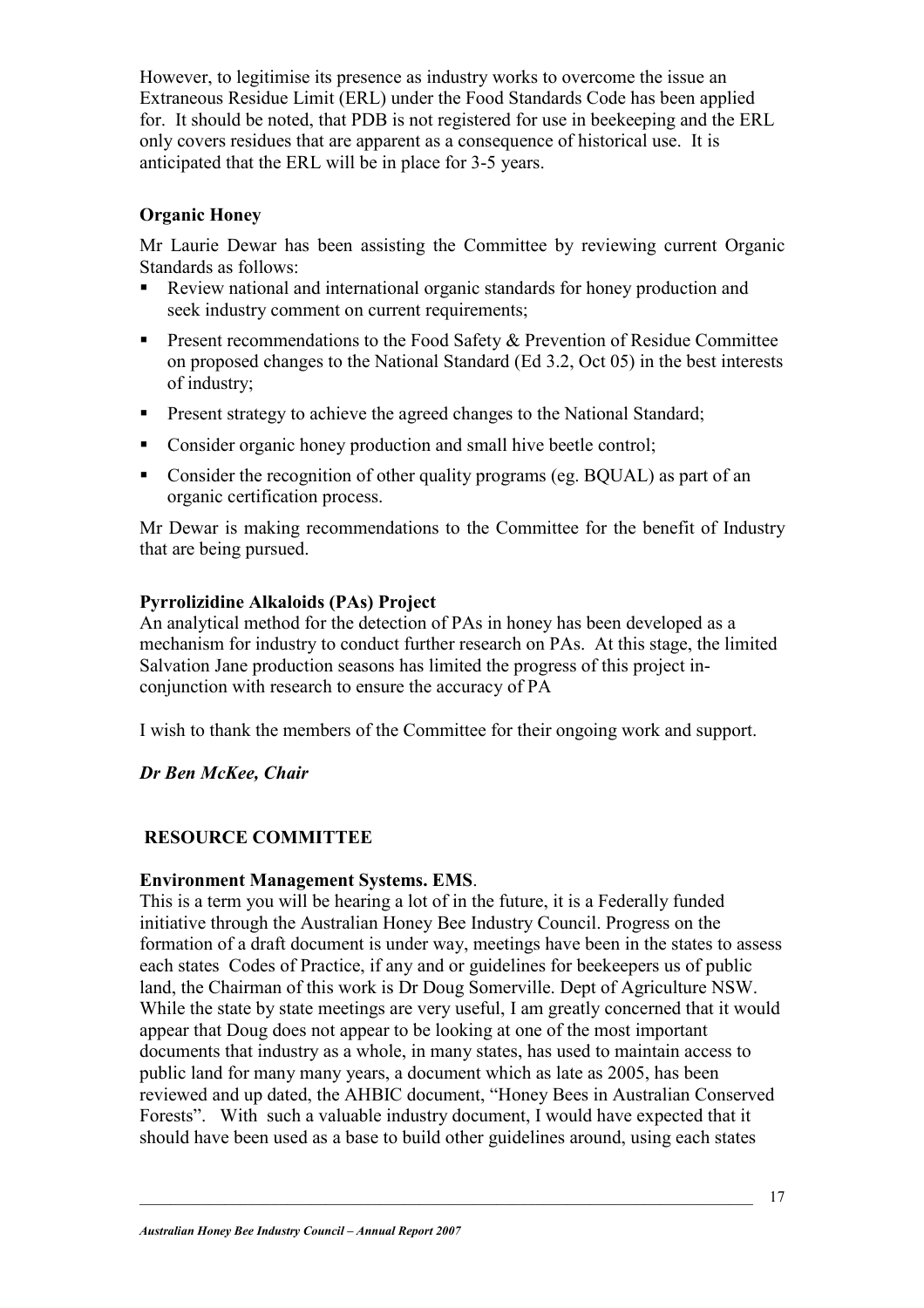own recognized management criteria for public land use, and or Codes of Practice., it is early days yet.

#### **Parks and Protected Areas**

August 2-3. 2006, I attended a two day Parks and Protected areas management Congress in Canberra. As the National Resource chairman, I was interested in how the beekeeping industry was going to be treated with parks representatives from around Australia in one room. The first speaker was Senator Andrew Bartlett, chairman of the Senate inquiry committee into the management of Parks and Reserves, both land and marine.

Some of the terms of reference for the inquiry included the possibility of parks privatisation with partnership management , the use of managed fire breaks for fire prevention, making decisions through pure research and including the use of the precautionary principal for multi purpose usage, user pays, invasive species management, and should access and use be wrapped-up and access refused, and of course, indigenous recognition.

By the end of the presentation, wearing a large name tag which identified me as representing the Australian Honey Bee Industry, I was feeling much like a leg of lamb in a den of lions.

The following speaker was a young man called Atticus Fleming, from the Australian Wild Life Conservation Council, the Federal Governments architect/writer of Environmental Law.

His opening salvo was, there is no place in the Australian environment for introduced species, fauna or flora, he was against ecotourism, but "all for" Land for Wild Life. In 2004-05 the poor chap had \$75ml provided to invest in the purchase of future wild life reserves, management, research, establishing sanctuary's, endangered species research, breeding and release of endangered species and public education. He advocated the fencing of lands purchased with minimal access by public, [gazetted areas under supervision only].

The lunch break came, I disappeared for a short time, on return a lady came up to and told me she new me, we'd meet when the at the Yorta Yorta Native title claim hearings in Shepparton Vic. in 1989, she was one of the indigenous people Victoria had negotiated with and secured beekeeper access to the lands under claim should the claim be up held by the courts, her name was Lois Peeler now chair of the Aboriginal Tourism Council in Canberra.

Others introduced themselves read my name tag, eventually I asked what their policy was on Apiary on public lands, surprise, surprise, no one had any issue with bees at all. Half way through the second day, it was very evident that parks managers wanted integrated managers, [European and indigenous persons], particularly in the central Australian and Territory regions, with a flow-on into most other management areas in the states.

One major hurdle was that the indigenous persons were not used to specific area management criteria, not used to female managers giving orders, and working set hours, [reliability in the field].

The need for more funding to manage parks and for the governments to increase the National estate throughout the country was evident. At the end of day two I got on the plane, and wondered about the last two days, but was reasonably settled that beekeeping as far as those managers were concerned was safe for now.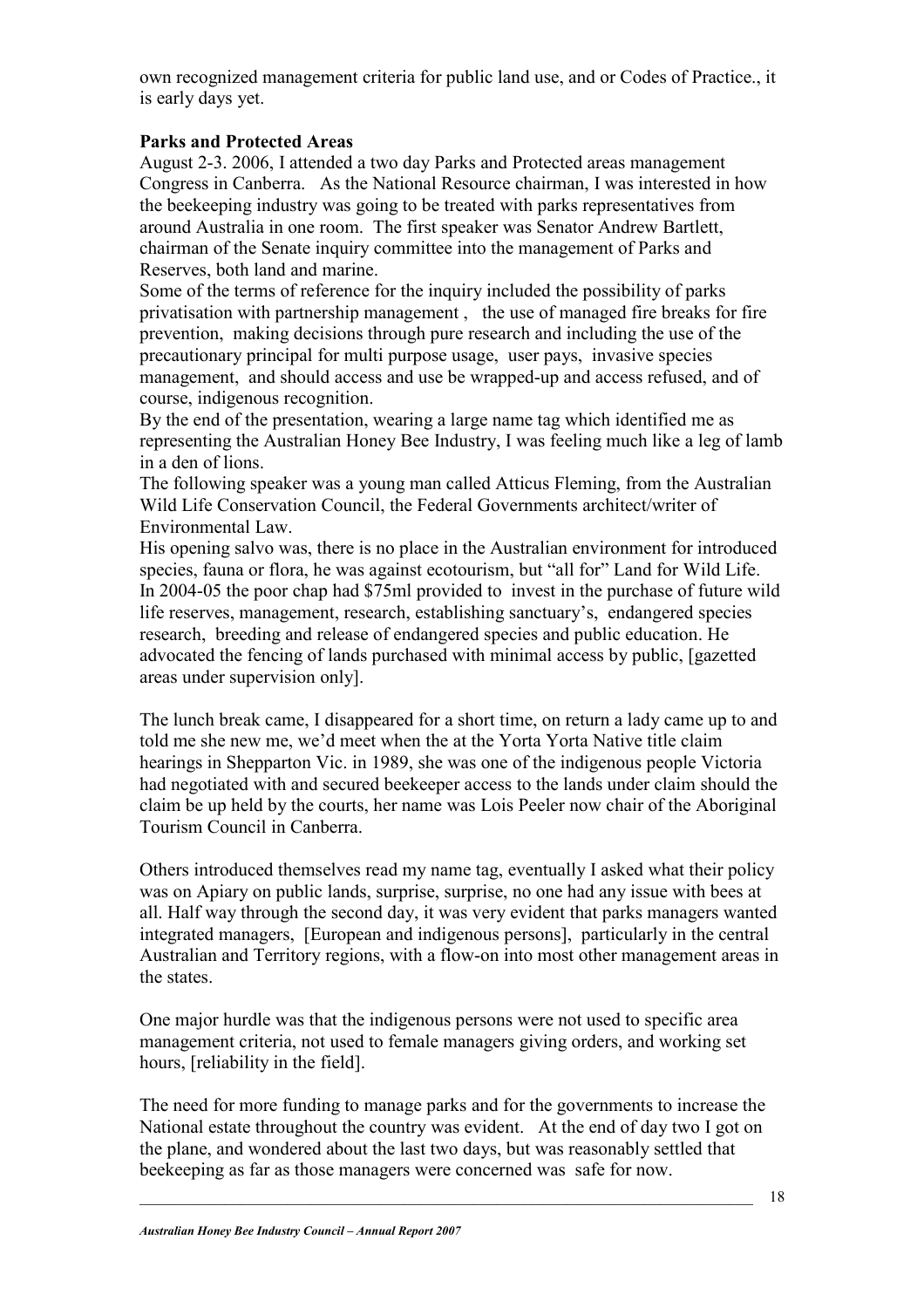#### **Bush Fires.**

Everyone is aware that this season has been horrendous for industry, not only in Victoria but also in NSW, the Pilliga Scrub fires [Iron Bark] took out 273 sites or in old terms 273 square miles of beekeeping country, again a large area of the Ngarkat N-Park in South Australia [Banksia Heath Lands] has been burnt, and site loss numbers through out Victoria are still being totalled. The North-East and Gippsland having the greatest site losses, depending on who reports the figures, around 1ml hectares burnt, site loss numbers are still being assessed, an estimate of around  $120 -$ 150 sites could be lost over all in Victoria this season.

#### **\*South Australia's Ngarkat Park**

This area, has had a number of "grid" type fuel reduction burns, for fire management this season. Since 1982 the south-eastern corner of the Park has had three major fires, no apiary activity has taken place in that area since then, regrowth is mostly, now woody weeds, rather than the Banksia ornate, which has, over the years, been an excellent winter hive build-up area in preparation for Almond pollination and the season ahead.

#### **Canberra Workshop**

At the recent industry workshop held in Canberra, it was encouraging to hear that the Horticulture and Agriculture groups present pledged to unit with the Apiary industry, recognizing the need for managed bees in the they growing of better marketable food.

#### *Elwyne Papworth, Chair*

#### **QUARANTINE COMMITTEE**

I have taken over the Quarantine Committee Chair from the late Graeme Mathews who had a passion about quarantine. I worked with Graeme, Paula Dewar and Bruce White for two days in 2006 during the National Animal Health Performance Standards and Threats to our Honeybee Industry Workshop. Graeme contributed enthusiastically throughout the workshop, particularly on *Emergency Preparedness and Response*.

#### **Sentinel Hives**

There are 37 sentinel hive locations throughout Australia of which 25 have been tested this year:

| <b>No. of Sentinel Hives Tested</b> | <b>State</b>      |
|-------------------------------------|-------------------|
|                                     | Queensland        |
|                                     | New South Wales   |
|                                     | Tasmania          |
|                                     | Western Australia |
|                                     | Victoria          |
|                                     | South Australia   |

In addition to these, five sentinel log-hive sites for *Apis cerana* have been tested in the Northern Territory.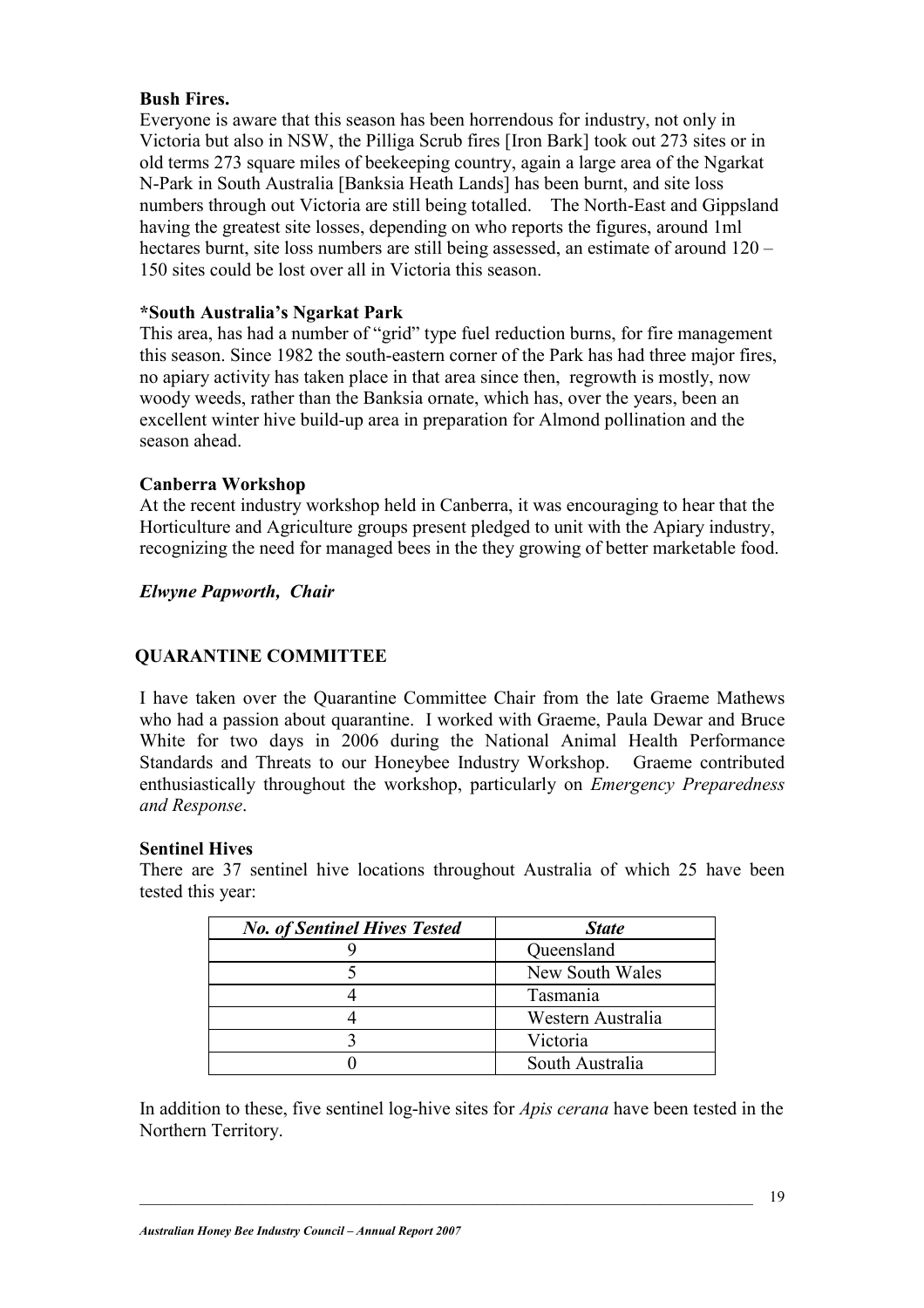From 1 July 2008, the National Sentinel Hive Program will be managed by Animal Health Australia and this will run until 30 June 2011. It will be known as the Animal Health Australia National Sentinel Hive (AHA NSH) Program.

We are very grateful to those beekeepers who are looking after sentinel hives and regularly sending in tests. AHA recognises the work our beekeepers do looking after the sentinel hives and in their proposed budget they are allocating a few hundred dollars per hive for services rendered.

Varroa mites are listed as a *Category 2 Disease* under AHA's Cost Agreement, which means that the financial contribution is split 80% from the government and 20% from industry. The proposed 20% industry contribution is split equally between the Australian Honeybee Industry Council and the horticulture industries represented by Plant Health Australia.

#### *Apis cerana*

Seagoing vessels are considered to present a significant opportunity for the transportation to Australia of exotic bees (and their associated parasites) either in superstructures, containers, equipment, or in vessel holds. *Apis cerana*, *Apis dorsata*, and *Apis scutellate* have all been detected in recent years on ships destined for Australia or in overseas port areas. These incidents confirm the potential for incursions by exotic honeybee pests via ocean-going vessels that enter Australian ports.

#### *Apis cerana* **– Here Now!**

*Apis cerana* was discovered in Cairns on Friday, 4 May 2007. They were coming out of a small opening in an aluminium mast on a ketch. They were hard to get at, so the entrance was blocked and a small number of bees were collected. The hive was destroyed with petrol. The small sample of *Apis cerana* was sent to Dr Dennis Anderson and he had them by Wednesday, 9 May 2007.

On 8 May 2007 the National Co-ordinator of the National Sentinel Hive Program, Mr Ian East, sent Bayvarol strips and sticky mats to the local apiary inspector, Mr Jack Shields from the Queensland Department of Primary Industry (QDPI). These will be placed in the 23 registered beekeepers' hives located in the vicinity. Mr Shields and others from QDPI are searching the area for any swarms that may have dispersed from the boat's mast.

#### **Black Bee Quarantine**

*Apis mellifera mellifera* 

In 2002 the Tarraleah Black Bee Reserve was declared by Tasmania's Chief Veterinary Officer Dr R M Andrewartha. The reserve is approximately 61,500 hectares, in size and at the time Dr Andrewartha said:

"*No honey bees (*Apis mellifera*) other than those of the kind known as Black Bees (*Apis mellifera mellifera*) shall be moved into the protected area. A person failing to comply with a requirement of the Animal Health Act 1995 may be guilty of an offence and liable to prosecution.*"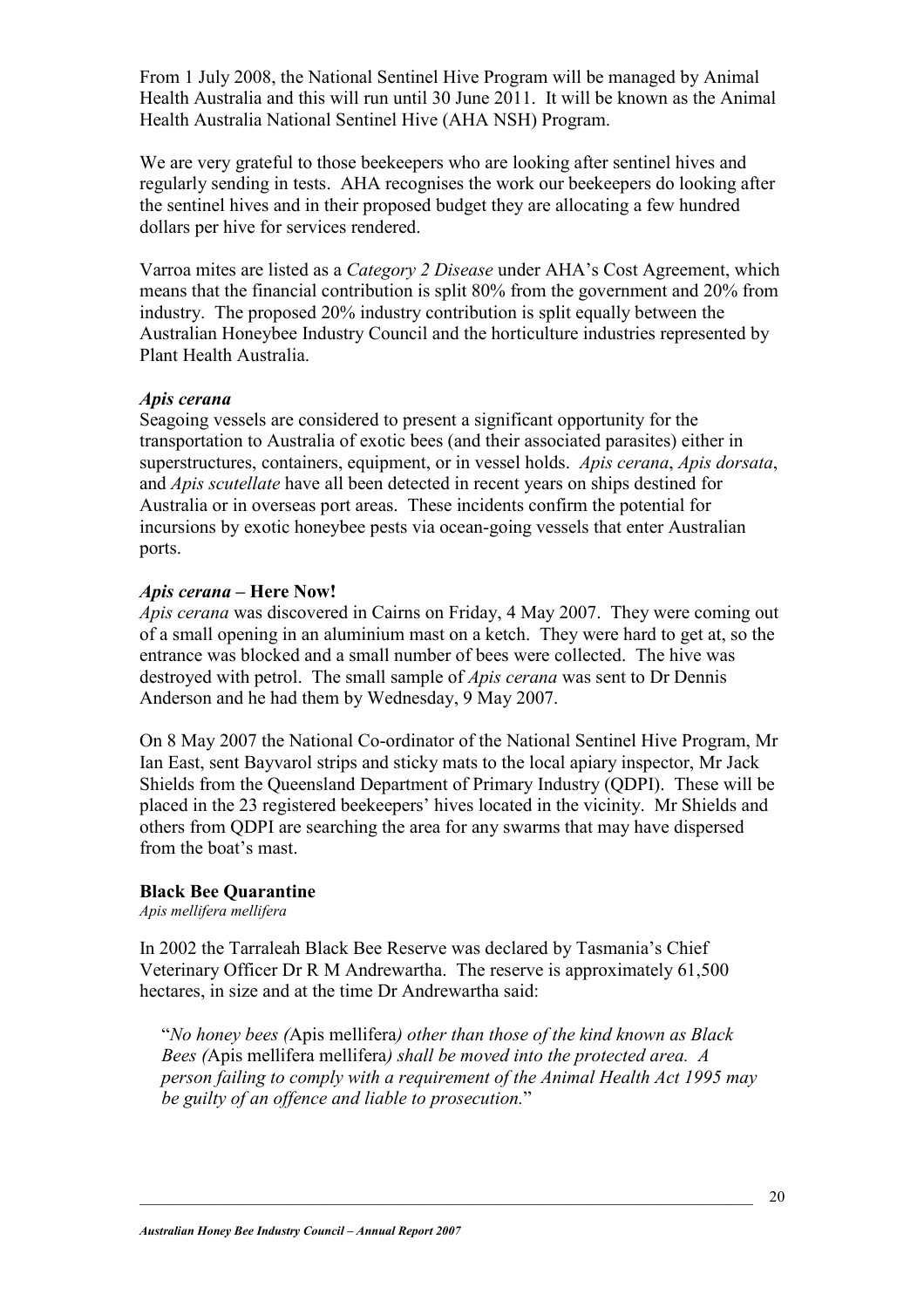Forestry Tasmania harvested two coupes in the Black Bee Reserve in 2005/2006 with a further two coupes in 2006/2007. On average 150 ha will be harvested and regrown each year.

#### **Bee Tree protection**

Forestry Tasmania has contacted the Tasmanian Beekeepers Association regarding the protection of suitable bee nesting trees as part of the selective harvesting process. Mr Leigh Slater, who is registered for Black Bees in the area, is going to assist in the identification of Black Bee nesting trees.

#### **Bumble Bees**

Bumble Bees (*Bombus terrestris*) are still quarantined in Tasmania despite other states' green house tomato growers wanting to establish them on the mainland.

#### *Lindsay Bourke - Chair*

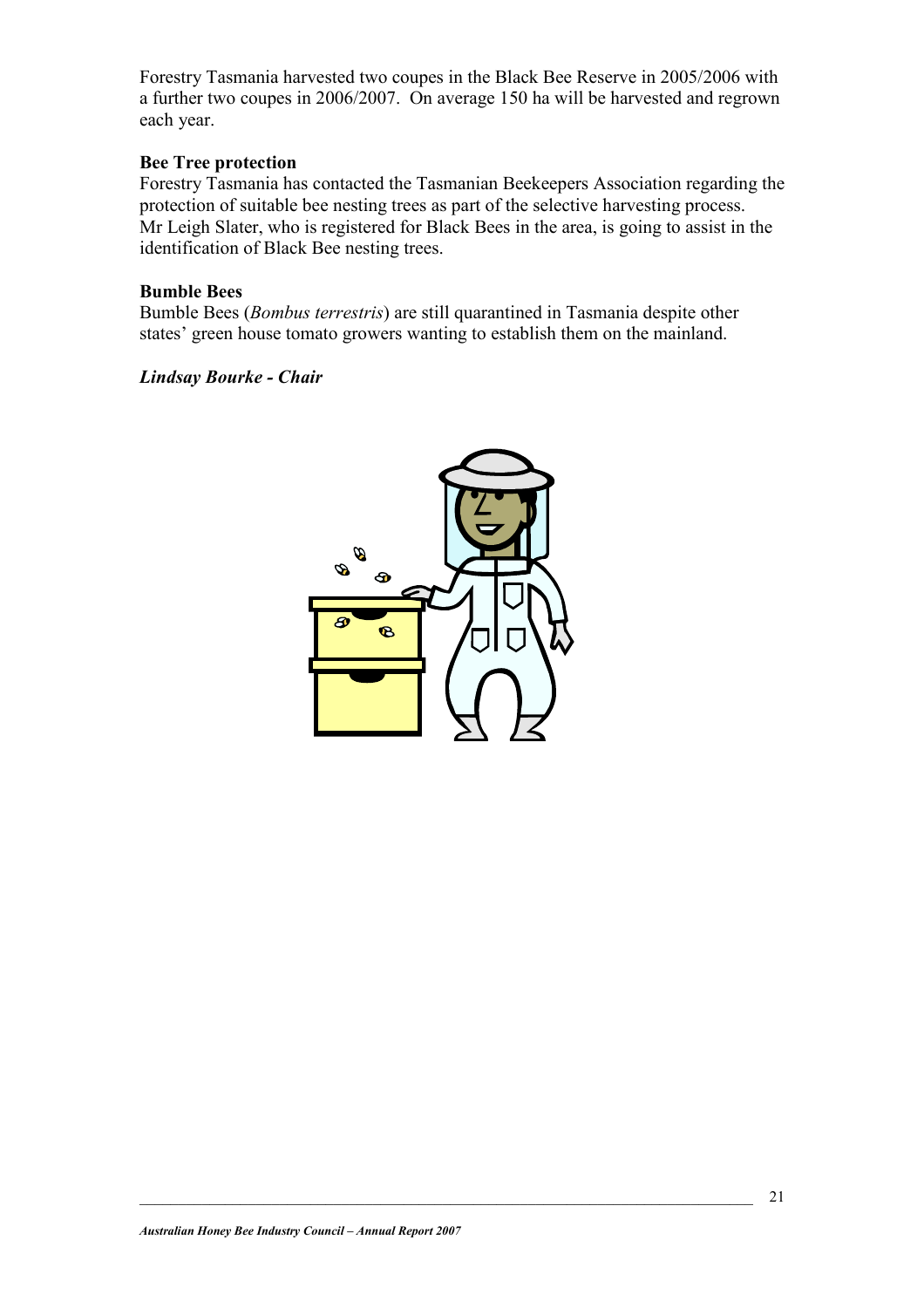### AHBIC FINANCIAL STATEMENTS

#### **STATEMENT OF FINANCIAL POSITION AS AT 30TH APRIL 2007**

| <b>Assets</b>                       |              |                     |
|-------------------------------------|--------------|---------------------|
| Cash on hand – Cheque account       | \$-89,891.41 |                     |
| - Premium account                   | 145,766.00   | \$55,874.59         |
| <b>Other Assets</b>                 |              |                     |
| Term Deposit 50178856               | 6,759.91     |                     |
| Term Deposit 50057304               | 58,664.04    |                     |
| <b>AMP Diversified Growth Fund</b>  | 84,442.34    |                     |
| <b>Rental Bond</b>                  | 7,000.00     |                     |
| Apimondia 2007 Pty Ltd              | 10,000.00    |                     |
| <b>B-Qual Australia Pty Limited</b> | 99.00        |                     |
| Invest Subsidiary - B-Qual          | 1.00         |                     |
| Invest Subsidiary – Apimondia 2007  | 1.00         | 166,967.29          |
| <b>Fixed Assets</b>                 |              |                     |
| Furniture and Fixtures at cost      | 20,436.82    |                     |
| <b>Accumulated Depreciation</b>     | $-5,617.08$  | 14,819.74           |
| <b>Total Assets</b>                 |              | \$237,661.62        |
| <b>Current Liabilities</b>          |              |                     |
| Provisions                          | 18,202.00    |                     |
| Apimondia 2007 Pty Ltd              | 1.00         |                     |
| <b>GST</b> Collected                | 3,832.88     |                     |
| <b>GST Paid</b>                     | $-13,204.15$ |                     |
| <b>Total Liabilities</b>            |              | <u>\$8,831.73</u>   |
|                                     |              |                     |
| <b>Net Assets</b>                   |              | <u>\$228,829.89</u> |
| <b>Equity</b>                       |              |                     |
| <b>Retained Earnings</b>            | 217,830.37   |                     |
| <b>Current Year Earnings</b>        | 10,999.52    |                     |
| <b>Total Equity</b>                 |              | \$228,829.89        |

The above financial statements are subject to the final audit which has not been completed at the time of publication.

AHBIC has two wholly owned subsidiaries – Apimondia 2007 Pty Limited and B-Qual Australia Pty Limited whose financial years end on June 30. At the time of writing they have no outstanding debts and are ongoing commercial concerns. The Australian Queen Bee Breeding Group (AQBBG) was also established last year. It is a membership body for which the initial funding has been provided by AHBIC but will act as an independent organisation in the support of industry objectives.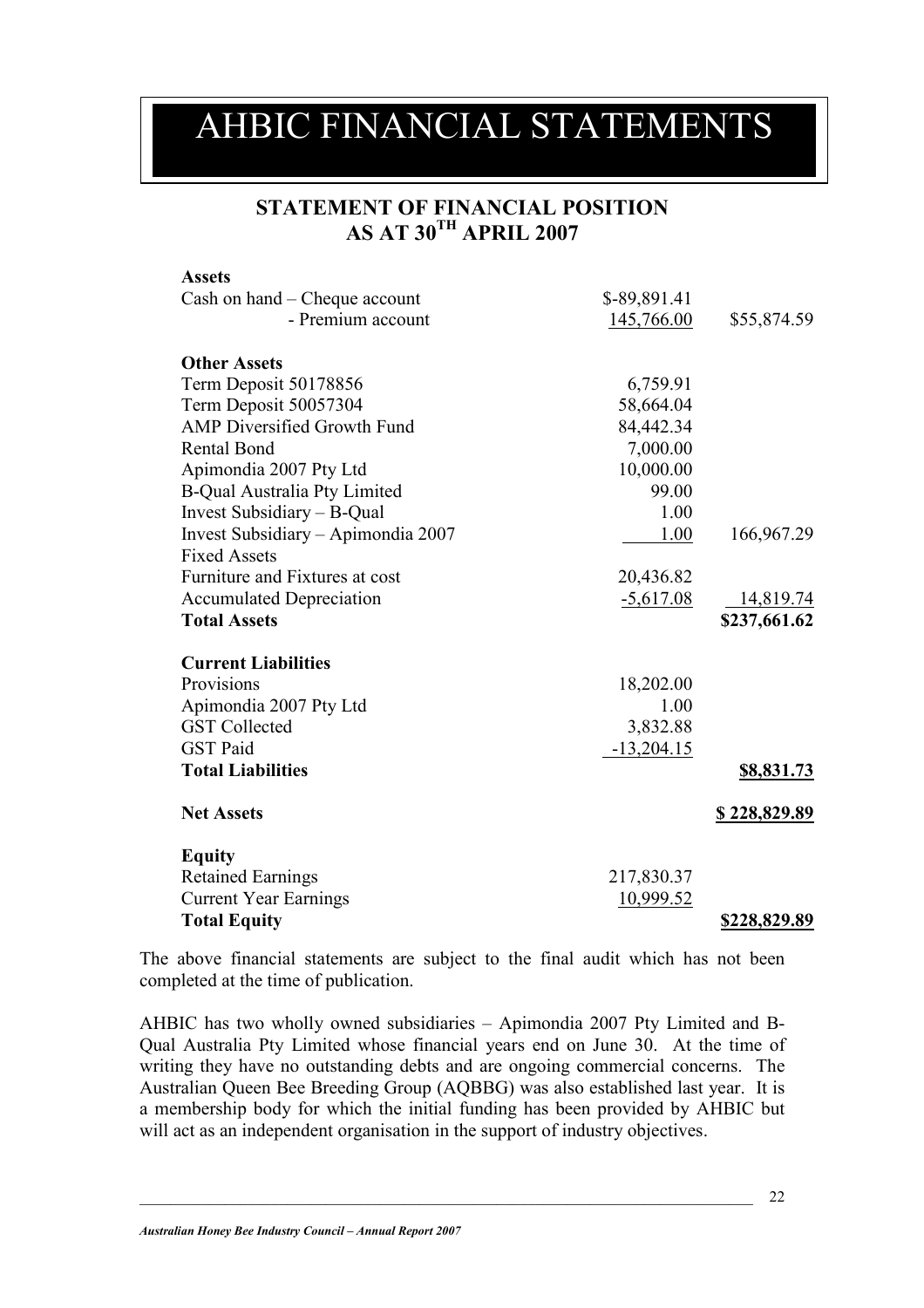#### **STATEMENT OF FINANCIAL PERFORMANCE FOR THE YEAR ENDED APRIL 30, 2007**

| <b>Income</b>                        |              |                    |
|--------------------------------------|--------------|--------------------|
| Combined industry                    | \$364,050.01 |                    |
| <b>Industry Partnerships Program</b> | 70,000.00    |                    |
| Interest                             | 10,209.67    |                    |
| <b>AMP</b> distribution              | 10,357.45    |                    |
| Miscellaneous income                 | 12,954.57    |                    |
| Membership dues                      | 318.18       |                    |
| Video and honey book income          | 10,557.00    |                    |
| <b>Total Income</b>                  |              | \$478,446.88       |
| <b>Expenses</b>                      |              |                    |
| Annual leave expense                 | $-4,099.00$  |                    |
| Annual meeting                       | 17,539.48    |                    |
| Apimondia 2007                       | 6,369.80     |                    |
| <b>AQBBG</b>                         | 24,545.45    |                    |
| Audit fees                           | 2,033.70     |                    |
| Bank charges                         | 336.80       |                    |
| Consultancy fees                     | 38,950.00    |                    |
| Couriers                             | 306.65       |                    |
| Depreciation expense                 | 1,894.06     |                    |
| Directors' sitting fees              | 2,454.54     |                    |
| Electricity                          | 518.99       |                    |
| Honey book reprint                   | 13,534.62    |                    |
| Insurance                            | 4,004.71     |                    |
| Legal fees                           | 471.91       |                    |
| Long service leave expense           | 1,844.00     |                    |
| Loss on sale of fixed assets         | 509.13       |                    |
| Office supplies and email            | 821.22       |                    |
| Postage                              | 3,616.28     |                    |
| Printing and stationery              | 2,824.26     |                    |
| Promotion                            | 5,454.54     |                    |
| Remuneration expenses                | 121,611.05   |                    |
| Rent                                 | 27,063.62    |                    |
| Repairs                              | 1,134.68     |                    |
| Special projects                     | 86,303.83    |                    |
| <b>Staff amenities</b>               | 104.23       |                    |
| Subscriptions                        | 3,661.05     |                    |
| Superannuation                       | 37,500.00    |                    |
| Telephone                            | 12,401.89    |                    |
| Travel                               | 53,735.87    |                    |
| <b>Total Expenses</b>                |              | \$467,447.36       |
| <b>Operating Profit</b>              |              | <u>\$10,999.52</u> |